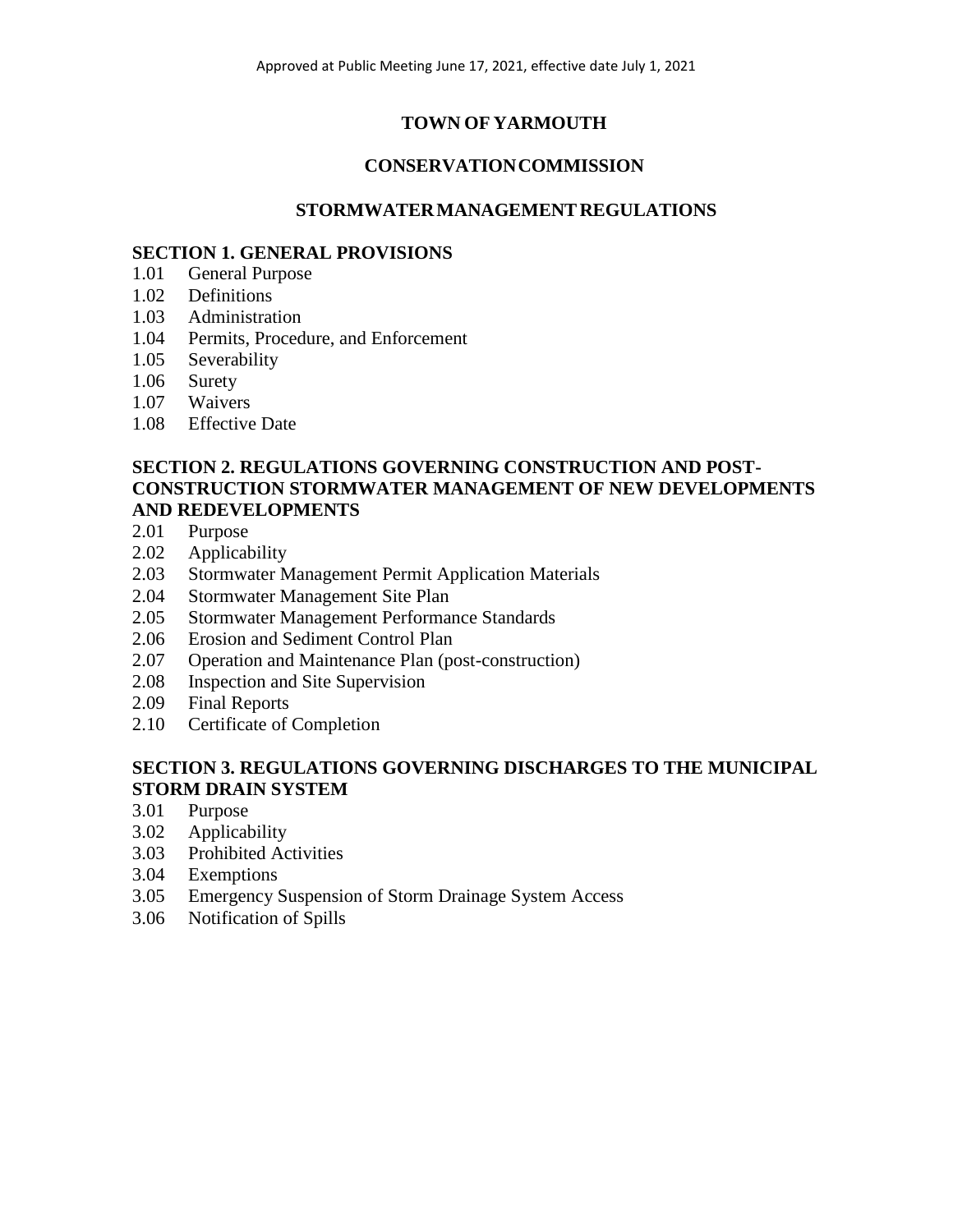## **SECTION 1. GENERAL PROVISIONS**

## **1.01. General Purpose**

### (1) Introduction

- These regulations are promulgated by the Town of Yarmouth Conservation Commission (Commission) pursuant to the authority granted to it under Chapter 145 of the Code of the Town of Yarmouth. These regulations shall complement the Code, and shall have the force of law upon their effective date.
- Increased and contaminated stormwater runoff is a major cause of impairment of water quality and flow in lakes, ponds, streams, rivers, wetlands and groundwater; contamination of drinking water supplies; alteration or destruction of aquatic and wildlife habitat; and flooding. Regulation is necessary and mandated by the U.S. Environmental Protection Agency, pursuant to the Clean Waters Act, for the protection of Yarmouth's water bodies and groundwater, and to safeguard the public health, safety, welfare, and the environment.

### (2) Purpose

- The purpose of these Stormwater Regulations is to protect, maintain, and enhance the public health, safety, environment, and general welfare by establishing minimum requirements and procedures to control the adverse effects of stormwater runoff and illicit discharges on waters of the Commonwealth located within or bordering the Town of Yarmouth.
- These regulations set forth a public review and decision making process to address and control the impacts associated with increased runoff, decreased ground water recharge, erosion and sedimentation, and nonpoint source pollution associated with new development and redevelopment. The regulations also establish requirements to prevent or eliminate illicit connections and discharges to the municipal storm drain system.

### (3) Authority

These Regulations are adopted under authority granted by the Home Rule Amendment of the Massachusetts Constitution, the Home Rule Procedures Act, and pursuant to the regulations of the Federal Clean Water Act found at 40 CFR 122.34.

### **1.02. Definitions**

ABUTTER: The owner(s) of land directly adjacent to the property for which work is proposed. This shall include property across any private or public way, or body of water if it is within 100 feet from the property line of the project locus.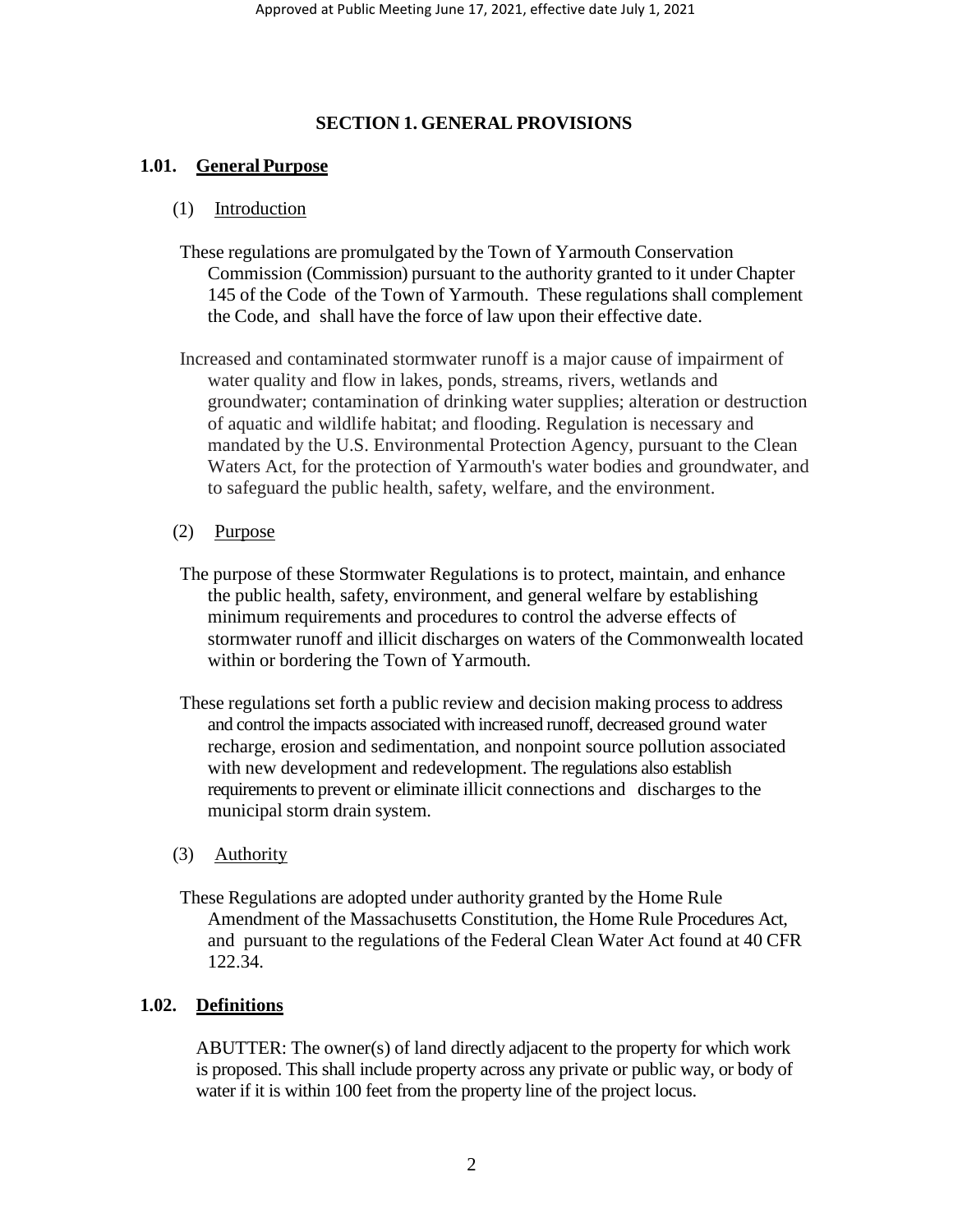AGRICULTURAL ACTIVITIES: The normal maintenance or improvement of land in agricultural or aquacultural use, as defined by the Massachusetts Wetlands Protection Act, M.G.L. c. 131, § 40, and its implementing regulations.

ALTERATION OF DRAINAGE CHARACTERISTICS: Any activity on an area of land that changes the water quality, force, direction, timing or location of runoff flowing from the area. Such changes include: change from distributed runoff to confined, discrete discharge**;** change in the volume of runoff from the area; change in the peak rate of runoff from the area; and change in the recharge to groundwater on the area.

APPLICANT: Any person, individual, partnership, association, firm, company, corporation, trust, authority, agency, department, or political subdivision of the Commonwealth of Massachusetts or the federal government, to the extent permitted by law, requesting a Stormwater Management Permit.

BEST MANAGEMENT PRACTICE (BMP): An activity, procedure, restraint, or structural improvement that helps to reduce the quantity or improve the quality of stormwater runoff.

BMP: (See BEST MANAGEMENT PRACTICE).

BURDEN OF PROOF: The responsibility of the applicant to provide credible evidence from a competent source, supporting data, and information.

CERTIFIED PROFESSIONAL IN EROSION AND SEDIMENT CONTROL (CPESC): A certified specialist in soil erosion and sediment control. This certification program, sponsored by the Soil and Water Conservation Society in cooperation with the American Society of Agronomy, provides the public with evidence of professional qualifications.

CERTIFIED VERNAL POOLS: Temporary bodies of freshwater which provide critical habitat for a number of vertebrate and invertebrate wildlife species, certified by NHESP.

CLEAN WATER ACT: The Federal Water Pollution Control Act (33 U.S.C. § 1251 et seq.) as amended.

CLEARING: Any activity that removes the vegetative surface cover.

COMMISSION: The Town of Yarmouth Conservation Commission, its employees or authorized agents designated to enforce these regulations.

CONSTRUCTION AND WASTE MATERIALS: Excess or discarded building or site materials, including but not limited to concrete truck washout, chemicals, litter and sanitary waste at a construction site that may adversely impact water quality.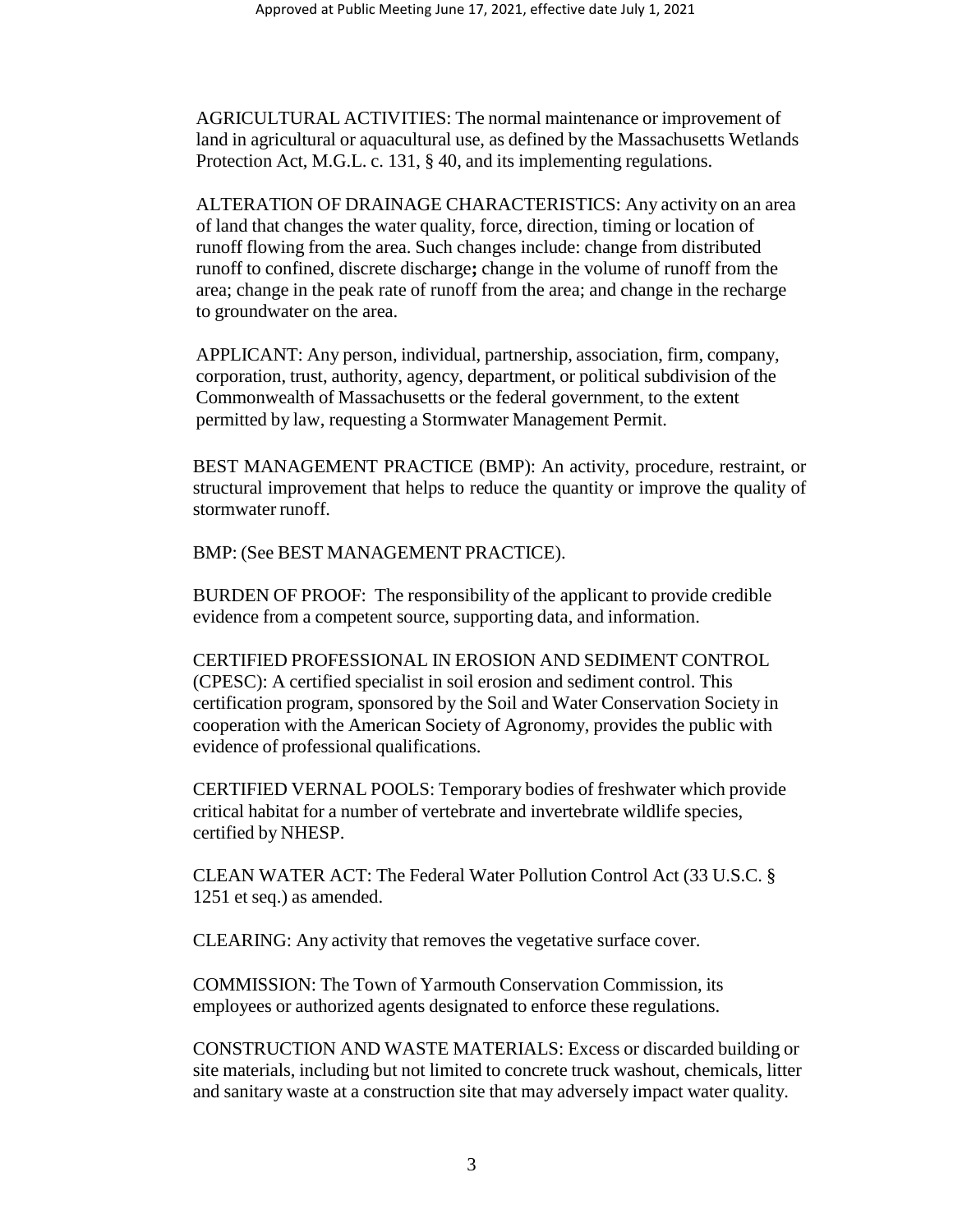DEP STORMWATER MANAGEMENT STANDARDS: The set of stormwater regulations promulgated by the Massachusetts Department of Environmental Protection under the following:

- The Wetland Protection Regulations (310 CMR 10.00) adopted pursuant to the Massachusetts Wetlands Protection Act G.L. c. 131 § 40; and
- The 401 Water Quality Certification for Discharge of Dredged or Fill Material, Dredging, and Dredged Material Disposal in Waters of the United States within the Commonwealth, adopted pursuant to Massachusetts Clean Waters Act G.L. c. 21, §. 26-53.

DEVELOPMENT: The modification of land to accommodate a new use or expansion of use, usually involving construction.

DISCHARGE OF POLLUTANTS: The addition from any source of any pollutant or combination of pollutants into the municipal storm drain system or into the waters of the United States or Commonwealth from any source.

DISTURBANCE OF LAND: Any action that causes a change in the position, location, or arrangement of soil, sand**,** rock, gravel or similar earth material.

DPW: Yarmouth Department of Public Works.

ENFORCEMENT ORDER: A written order issued by the Commission and/or Department of Municipal Inspections in order to enforce the provisions of these regulations.

EROSION: The wearing away of the land surface by natural or artificial forces such as wind, water, ice, gravity, or vehicle traffic and the subsequent detachment and transportation of soil particles.

EROSION AND SEDIMENTATION CONTROL PLAN: A document containing narrative, drawings and details developed by a qualified professional engineer (PE) or a Certified Professional in Erosion and Sedimentation Control (CPESC), which includes BMPs, or equivalent measures designed to control surface runoff, erosion and sedimentation during pre-construction and construction related land disturbance activities.

GRADING: Changing the level or shape of the ground surface.

GROUNDWATER: Water beneath the surface of the ground.

GRUBBING: The act of clearing land surface by digging up roots and stumps.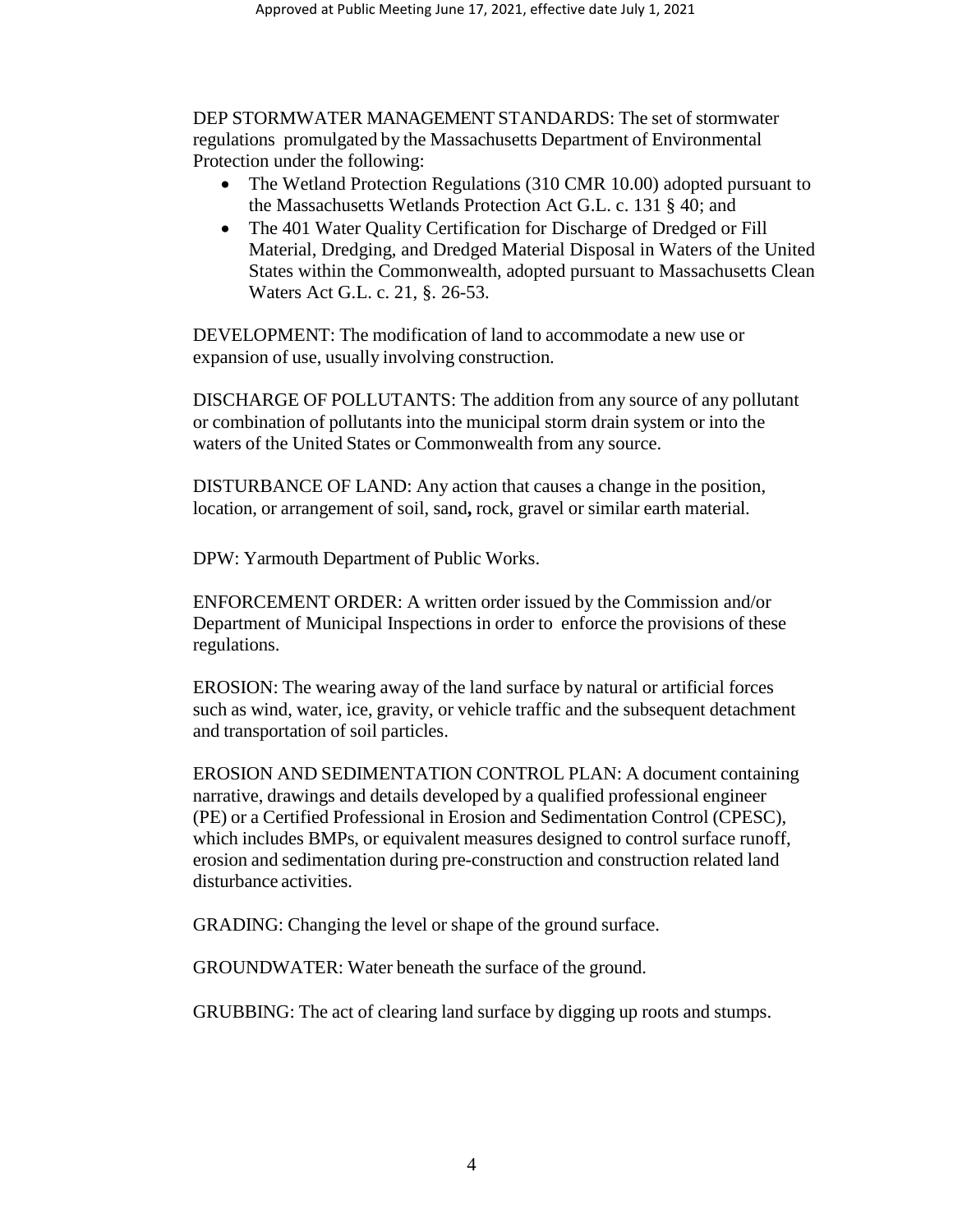ILLICIT CONNECTION: A surface or subsurface drain or conveyance, which allows an illicit discharge into the municipal storm drain system, including without limitation sewage, process wastewater, or wash water and any connections from indoor drains, sinks, or toilets, regardless of whether said connection was previously allowed, permitted, or approved before the effective date of this these regulations.

ILLICIT DISCHARGE: Direct or indirect discharge to the municipal storm drain system that is not composed entirely of stormwater, except as exempted in Section 3. The term does not include a discharge in compliance with a NPDES Storm Water Discharge Permit or a Surface Water Discharge Permit, or resulting from firefighting activities exempted pursuant to Section 3 of these regulations.

IMPERVIOUS SURFACE: Any material or structure that either prevents or retards the entry of water into the underlying soil or causes water to runoff in greater quantities or at an increased rate of flow. Common impervious surfaces include, but are not limited to, rooftops, walkways, patios, driveways, parking lots, storage areas, concrete or asphalt paving, and gravel or dense-graded crushed stone areas.

INFEASIBLE: Not technologically possible and achievable in light of best industry practices.

LAND-DISTURBING ACTIVITY: Any activity that alters the existing vegetation and/or underlying soil of a site, such as clearing, grading, site preparation (e.g., excavating, cutting, and filling), soil compaction, movement and stockpiling of top soils, or other action that causes a change in the position or location of soil, sand, rock, gravel, or similar earth material.

LOW IMPACT DEVELOPMENT (LID): The design of a site development or redevelopment employing systems and practices that use or mimic natural processes that result in the infiltration, evapotranspiration or beneficial use of stormwater, to protect water quality and associated aquatic habitat. LID is an approach to land development (or re-development) that works with nature to manage stormwater as close to its source as possible. LID employs principles such as preserving and recreating natural landscape features, minimizing effective imperviousness to create functional and appealing site drainage that treats stormwater as a resource rather than a waste product. Practices include but are not limited to minimizing impervious surfaces, capturing rainfall or runoff for subsequent use on-site, promoting infiltration and evapotranspiration, and the use of vegetation-based stormwater treatment practices.

MASSACHUSETTS ENDANGERED SPECIES ACT: (G.L. c. 131A) and its implementing regulations at (321 CMR 10.00) which prohibit the "taking" of any rare plant or animal species listed as Endangered, Threatened, or of Special Concern.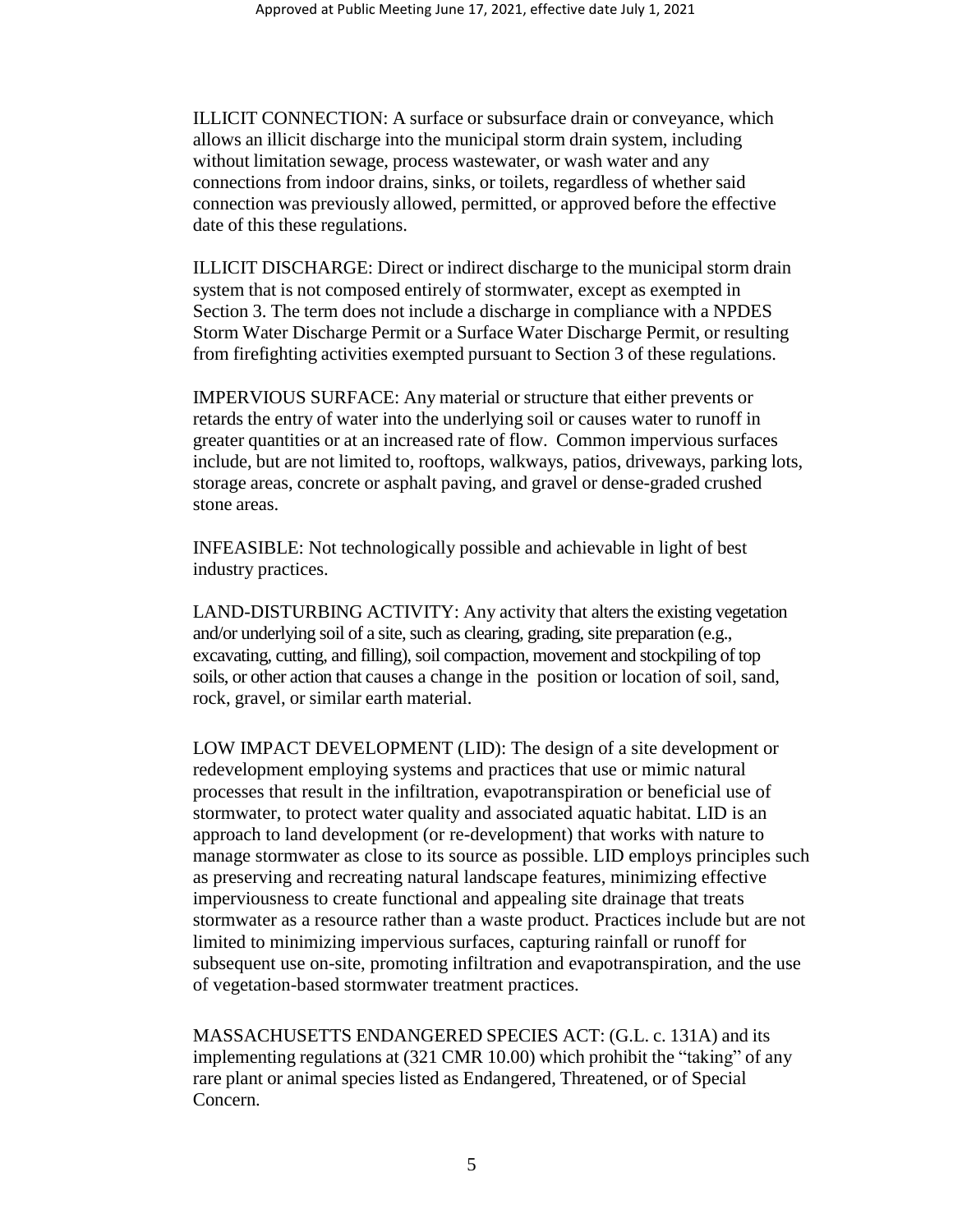MS4: (See MUNICIPAL SEPARATE STORM SEWER SYSTEM.)

MUNICIPAL SEPARATE STORM SEWER SYSTEM (MS4) or MUNICIPAL STORM DRAIN SYSTEM: The system of conveyances designed or used for collecting or conveying stormwater, including: any road layout with a drainage system; pavement; gutter; curb; inlet; piped storm drain; pumping facility; retention or detention basin; natural, man-made, or altered drainage channel; reservoir; and other drainage structure(s) that together, comprise a storm drainage system owned or operated by the Town of Yarmouth or the Commonwealth of Massachusetts.

NATIONAL POLLUTANT DISCHARGE ELIMINATION SYSTEM (NPDES) STORMWATER DISCHARGE PERMIT: A permit issued by United States Environmental Protection Agency or jointly with the State that authorizes the discharge of pollutants to waters of the United States.

NEW DEVELOPMENT: Any construction activities or land alteration resulting in total earth disturbances equal to or greater than 1 acre (or activities that are part of a larger common plan of development disturbing greater than 1 acre) on an area that has not previously been developed to include impervious cover.

NHESP: National Heritage and Endangered Species Program.

NON-STORMWATER DISCHARGE: Discharge to the municipal storm drain system not composed entirely of stormwater.

OPERATION AND MAINTENANCE PLAN: A plan setting up the functional, financial and organizational mechanisms for the ongoing operation and maintenance of a stormwater management system to insure that it continues to function as designed.

ORWs: OUTSTANDING RESOURCE WATERS

OUTFALL: The point at which stormwater flows out from a point source discernible, confined and discrete conveyance into waters of the Commonwealth.

OUTSTANDING RESOURCE WATERS (ORWs): Waters designated by Massachusetts Department of Environmental Protection as ORWs. These waters have exceptional sociologic, recreational, ecological and/or aesthetic values and are subject to more stringent requirements under both the Massachusetts Water Quality Standards (314 CMR 4.00) and the Massachusetts Stormwater Management Standards. ORWs include vernal pools certified by the Natural Heritage Program of the Massachusetts Department of Fisheries and Wildlife and Environmental Law Enforcement, all Class A designated public water supplies with their bordering vegetated wetlands, and other waters specifically designated.

OWNER: A person with a legal or equitable interest in property.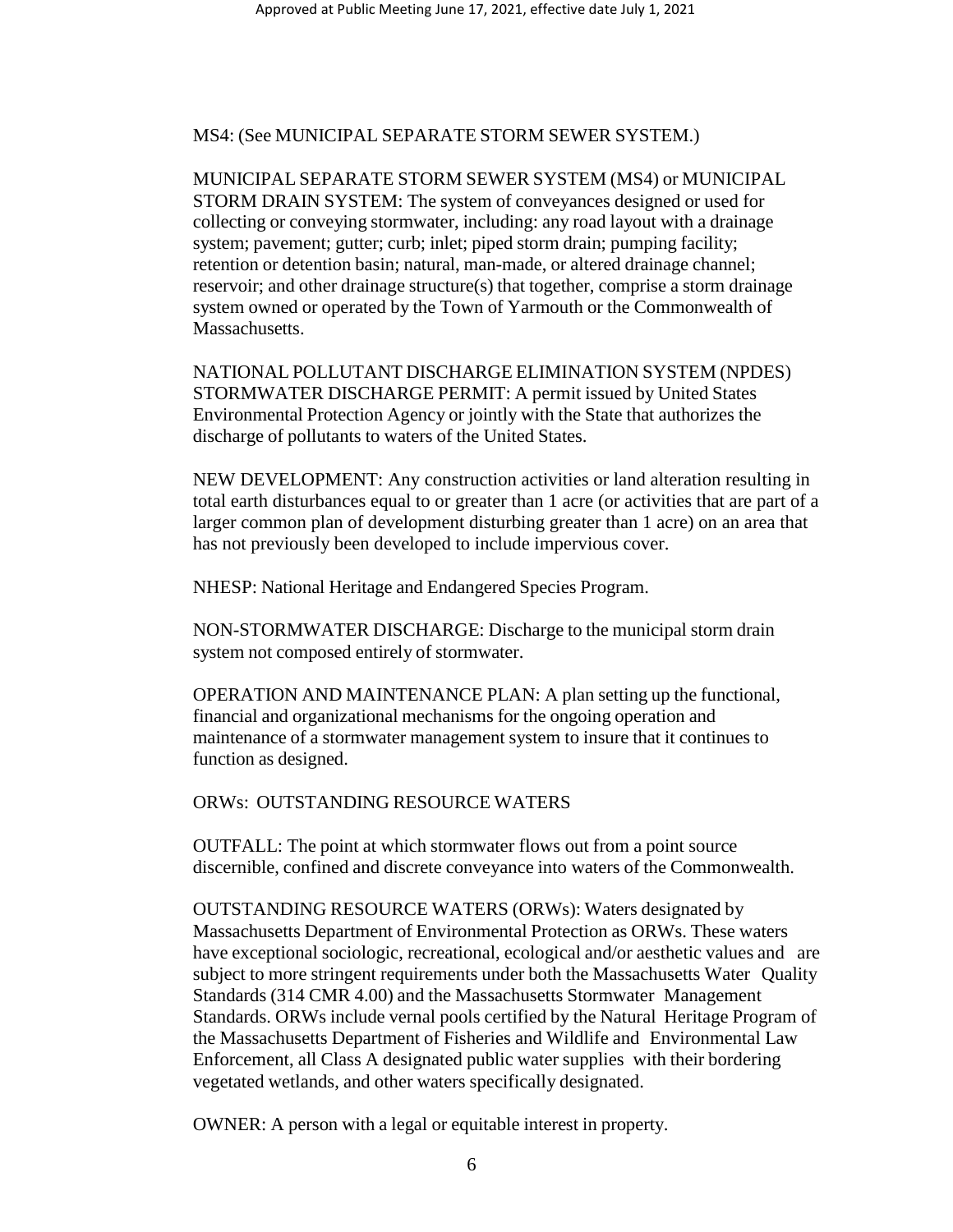PERSON: An individual, partnership, association, firm, company, trust, corporation, agency, authority, department or political subdivision of the Commonwealth or the federal government, to the extent permitted by law, and any officer, employee, or agent of such person.

POINT SOURCE: Any discernible, confined, and discrete conveyance, including but not limited to, any pipe, ditch, channel, tunnel, conduit, well, discrete fissure, or container from which pollutants are or may be discharged.

POLLUTANT: Any element or property of sewage, agricultural, industrial or commercial waste, runoff, leachate, heated effluent, or other matter whether originating at a point or nonpoint source, that is or may be introduced into a municipal storm drain system or waters of the Commonwealth. Pollutants shall include but not be limited to:

- paints, varnishes, and solvents;
- oil and other automotive fluids:
- non-hazardous liquid and solid wastes and yard wastes;
- refuse, rubbish, garbage, litter, or other discarded or abandoned objects, ordnances, accumulations and floatables;
- pesticides, herbicides, and fertilizers;
- hazardous materials and wastes; sewage, fecal coliform and pathogens;
- dissolved and particulate metals;
- animal wastes;
- rock, sand, salt, soils, unless being applied for roadway safety;
- construction wastes and residues; and
- noxious or offensive matter of any kind.

PRE-CONSTRUCTION: All activity in preparation for construction.

PRIORITY HABITATS: Habitats delineated for rare plant and animal populations protected pursuant to the Massachusetts Endangered Species Act and its regulations.

PROCESS WASTEWATER: Water which, during manufacturing or processing, comes into direct contact with or results from the production or use of any material, intermediate product, finished product, or waste product.

RECHARGE: The process by which groundwater is replenished by precipitation through the percolation of runoff and surface water through the soil.

REDEVELOPMENT: Any construction, land alteration, or improvement of impervious surfaces resulting in total earth disturbances equal to or greater than 1 acre (or activities that are part of a larger common plan of development disturbing greater than 1 acre) that does not meet the definition of new development.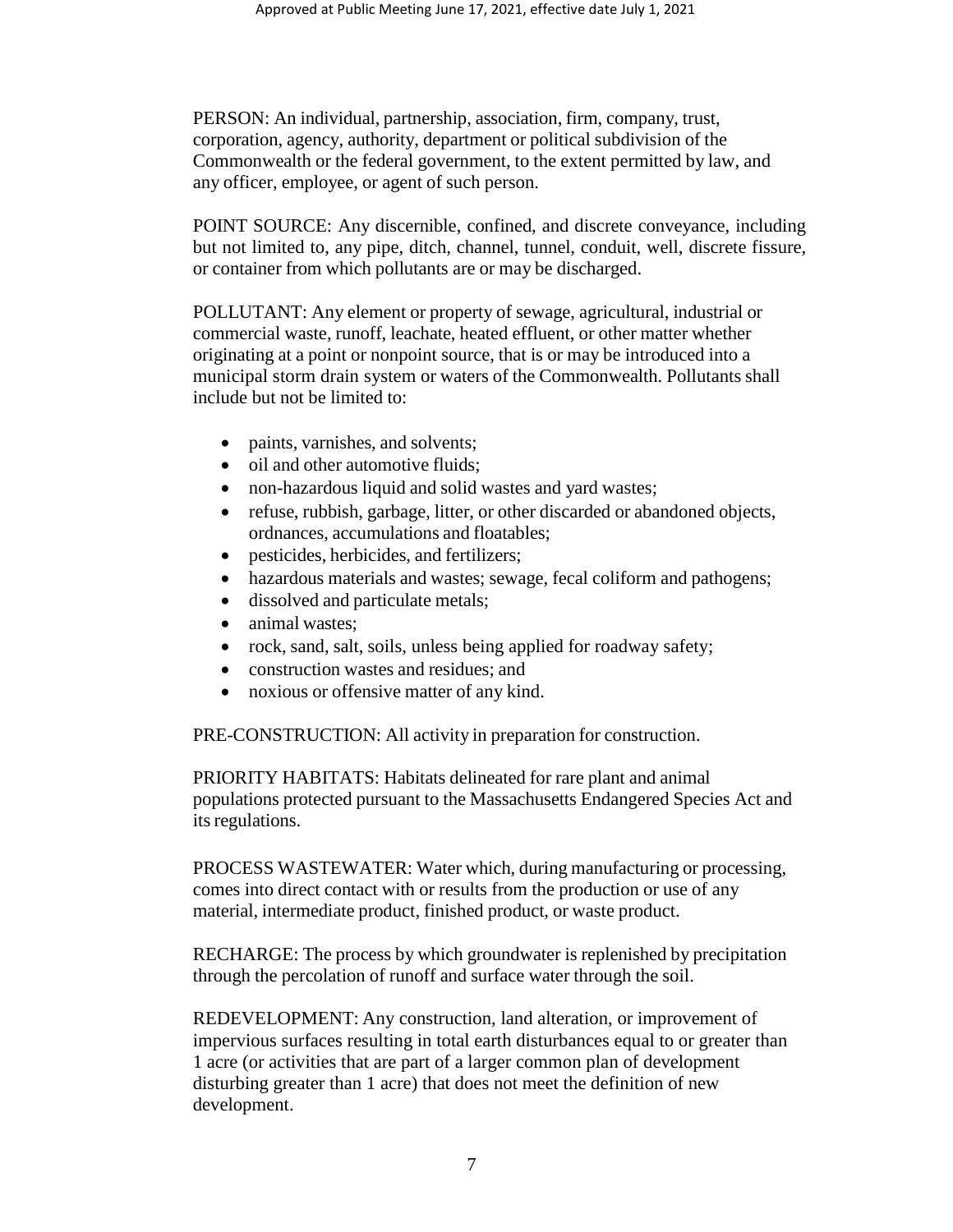RUNOFF: Rainfall, snowmelt, or irrigation water flowing over the ground surface.

SEDIMENT: Mineral or organic soil material that is transported by wind or water, from its origin to another location; the product of erosion processes.

SEDIMENTATION: The process or act of deposition of sediment.

SITE: Any lot or parcel of land where land-disturbing activities are, were, or will be performed.

SITE PLAN REVIEW (SPR): A project review process conducted by the Site Plan Review Team in accordance with Section 103.3 of the Yarmouth Zoning Bylaw.

SLOPE: The incline of a ground surface expressed as a ratio of horizontal distance to vertical distance.

SOIL: Any earth, sand, rock, gravel, loam, or similar material.

STABILIZATION: The use, singly or in combination, of mechanical, structural, or vegetative methods, to prevent or retard erosion.

STORMWATER: Stormwater runoff, snow melt runoff, and surface water runoff and drainage.

STORMWATER MANAGEMENT PERMIT: The written approval granted by the Commission to undertake a construction activity pursuant to a Stormwater Management Permit Application. A valid Stormwater Management Permit must be signed by a majority of the Commission participating at a duly noted public hearing, and such permit must be recorded at the Barnstable County Registry of Deeds, prior to any work.

STORMWATER MANAGEMENT PERMIT APPLICATION: The set of documents outlined in Section 2.03 that are required to be submitted in order to apply for a Stormwater Management Permit.

STORMWATER MANAGEMENT SITE PLAN: A plan required as part of the application for a Stormwater Management Permit (see Section 2.04).

STRIP: Any activity which removes the vegetative ground surface cover, including tree removal, clearing, grubbing, and storage or removal of topsoil or other surficial organic material.

SURFACE WATER DISCHARGE PERMIT: A permit issued by the Department of Environmental Protection (DEP) pursuant to 314 CMR 3.00 that authorizes the discharge of pollutants to waters of the Commonwealth of Massachusetts.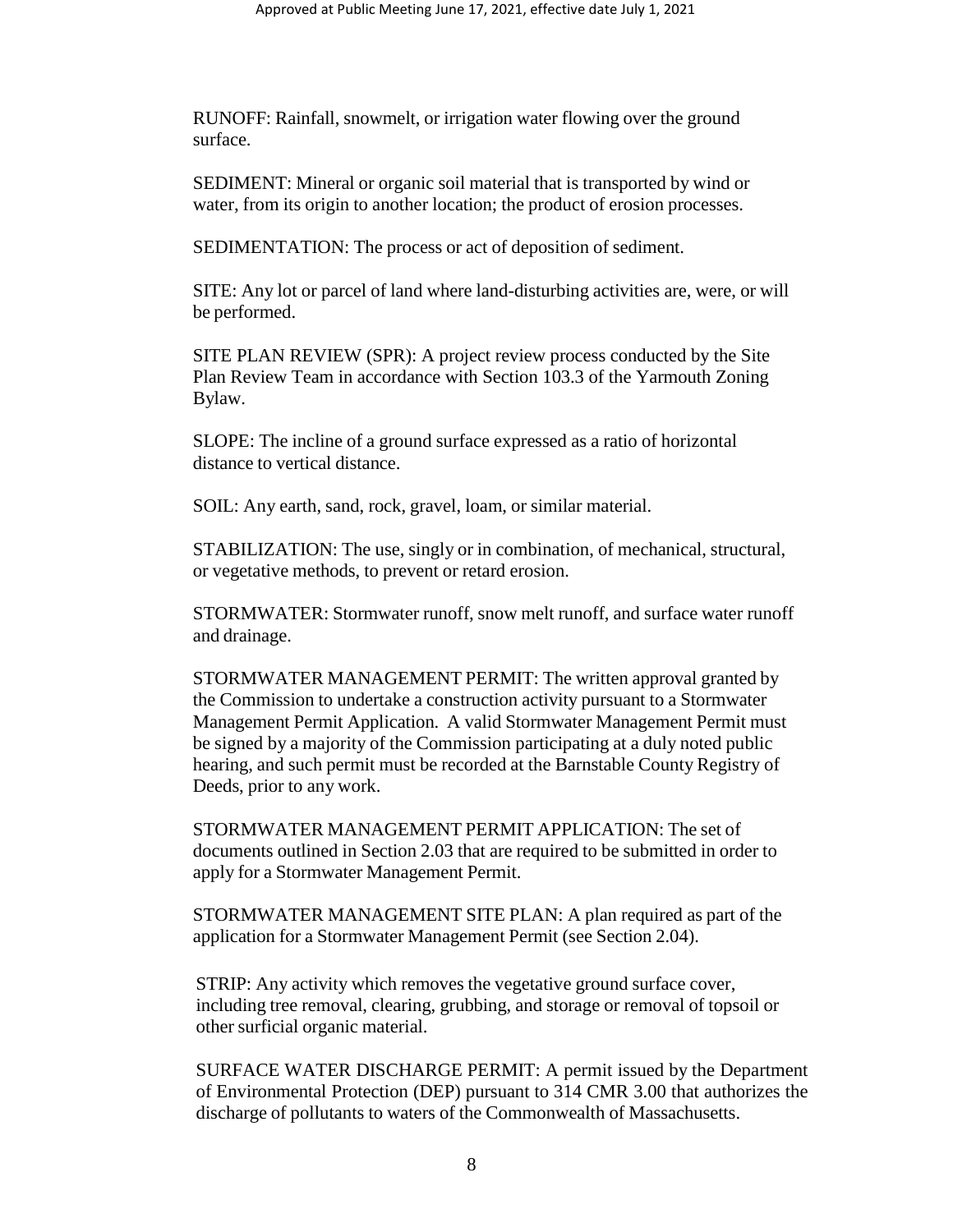TOXIC OR HAZARDOUS MATERIAL or WASTE: Any material, which because of its quantity, concentration, chemical, corrosive, flammable, reactive, toxic, infectious or radioactive characteristics, either separately or in combination with any substance or substances, constitutes a present or potential threat to human health, safety, welfare, or to the environment. Toxic or hazardous materials include any synthetic organic chemical, petroleum product, heavy metal, radioactive, biological, or infectious waste, acid and alkali, and any substance defined as Toxic or Hazardous under G.L. Ch.21C and Ch.21E, and the regulations at 310 CMR 30.000 and 310 CMR 40.0000.

TSS: Total Suspended Solids.

WASTEWATER: Any sanitary waste, sludge, or septic tank or cesspool overflow, and water that during manufacturing, cleaning or processing, comes into direct contact with or results from the production or use of any raw material, intermediate product, finished product, byproduct or waste product.

WATERCOURSE: A natural or man-man channel through which water flows or a stream of water, including a river, brook, or underground stream.

WATERS OF THE COMMONWEALTH: All waters within the jurisdiction of the Commonwealth, including, without limitation, rivers, streams, lakes, ponds, springs, impoundments, estuaries, wetlands, coastal waters, groundwaters, and vernal pools.

WATERS OF THE UNITED STATES: Waters specified in the Code of Federal Regulations, 40 CFR 230, as amended.

WETLAND RESOURCE AREAS: Areas specified in the Massachusetts Wetlands Protection Regulations, 310 CMR 10.00, as amended, and in the Town of Yarmouth Wetland Bylaw and Regulations, as amended.

### **1.03. Administration**

(1) The Yarmouth Conservation Commission (Commission) shall administer, implement and enforce these regulations. Any powers granted to, or duties imposed upon, the Commission may be delegated in writing by the Commission to any Town employees, board, commission, committee or agent, hereby known as the "Authorized Agent". The Department of Municipal Inspections shall serve as an Authorized Agent.

## **1.04. Permits, Procedure, and Enforcement**

See Sections 2.03 thru 2.07 for detailed application requirements.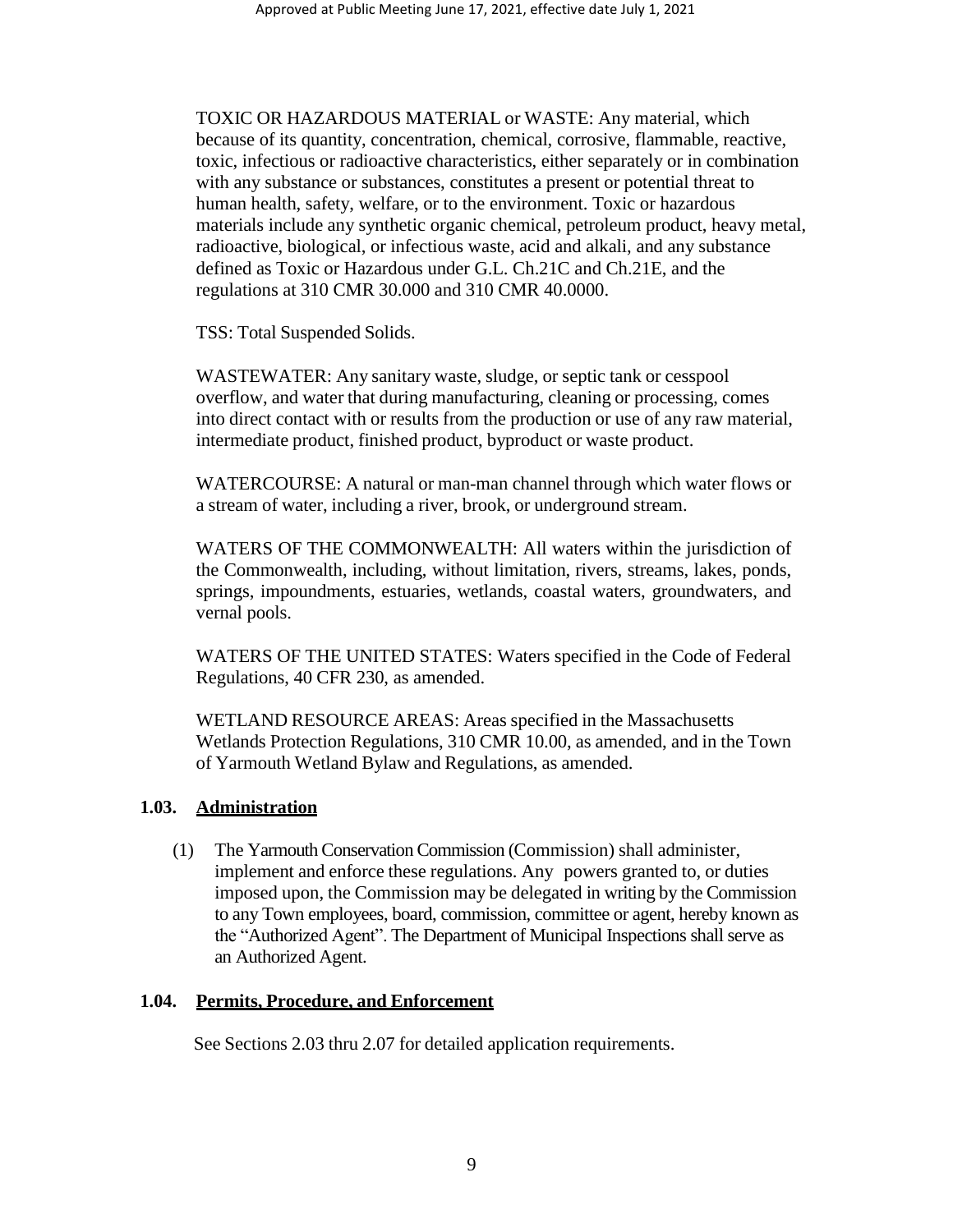- (1) Filing Application. The applicant or his agent shall file with the Yarmouth Conservation Commission, a completed application package for a Stormwater Management Permit Application (SMPA), as outlined in Section 2.03. Permit issuance is required prior to any site altering activity.
- (2) Site Plan Review Prior to Filing Application. Prior to submission of the SMPA to the Conservation Commission, the project shall be reviewed under Site Plan Review, and incorporate comments resulting from that review process.
- (3) Entry to Perform Duties Under These Regulations. To the extent permitted by state law, or if authorized by the owner or other party in control of the property, the Commission and/or Department of Municipal Inspections, its agents, officers, and employees may enter upon privately owned property for the purpose of performing their duties under these regulations and may make or cause to be made such examinations, surveys or sampling as the Commission and/or Department of Municipal Inspections deems reasonably necessary.
- (4) Other Entities. The Conservation Commission shall give one (1) copy of the application package to the Department of Public Works Engineering Division.
- (5) Fee Structure. Each application must be accompanied by a fee payable to the Town of Yarmouth. Refer to the Conservation Commission fee schedule for the applicable fee. Applicants shall pay review fees as determined by the Commission sufficient to cover any expenses connected with the public hearing and review of the Stormwater Management Permit before the review process commences. Consistent with Part 5 of the Town of Yarmouth Wetland Protection Regulations and MGL Ch. 44 §53G, the Commission may, at the Applicant's expense, retain a R e g i s t e r e d Professional Engineer or other professional consultant to advise the Commission on any or all aspects of the Application.
- (6) Administratively Complete Review. The Conservation Commission shall issue a written notice of administrative completeness or deficiencies to an applicant for an application within ten (10) business days of receiving the application. If the Conservation Commission issues a written notice of deficiencies within ten (10) days, the administrative review time frame and the overall time frame are suspended from the date the notice is issued until the date that the Conservation Commission receives the missing information from the applicant. If the Conservation Commission does not issue a written notice of administrative completeness or deficiencies within ten (10) business days of receipt of application, the application is deemed administratively complete. If the Conservation Commission issues a timely written notice of deficiencies, an application shall not be complete until all requested information has been received by the Conservation Commission.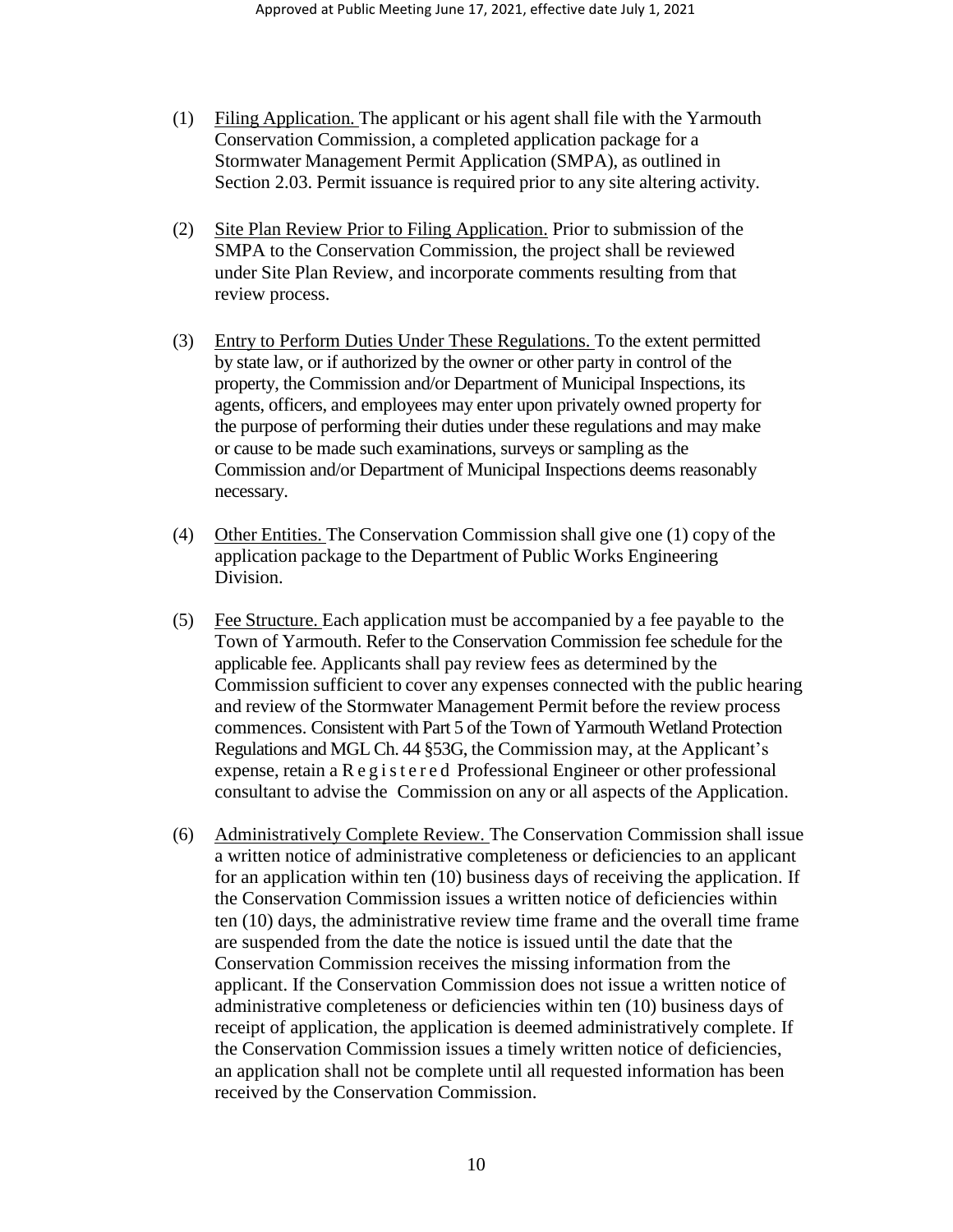(7) Public Hearing. Any person filing a Stormwater Permit Application with the Commission shall at the same time give written notices thereof, by certified mail or hand delivery, to all abutters according to the most recent certified record of the Yarmouth Assessors Office, and to all other persons as the Commission shall in writing require. Applicants shall postmark such notification at least (10) calendar days prior to the public hearing. The Commission shall hold a public hearing within 45 calendar days of a Stormwater Management Permit Application being deemed administratively complete in accordance with Section  $1.04(6)$ . The hearing shall be advertised at the expense of the applicant at least five working days prior to the hearing in a newspaper of general circulation in the Town and in accordance with the requirements of the Open Meeting Law, M.G.L. ch. 30A, §. 20. The Commission shall make the application available for inspection by the public during business hours at the Town of Yarmouth Conservation Office.

The Commission shall take final action within 21 days from the time of the close of the hearing unless such time is extended by agreement between the Applicant and the Commission. Failure of the Commission to take final action upon an Application within the time specified above shall be deemed to be an approval of said Application. Upon certification by the Town Clerk that the allowed time has passed without Commission action, the Commission must issue a Stormwater Management Permit.

- (8) Information Requests. The Applicant shall submit all additional information requested by the Commission to issue a decision on the application.
- (9) Actions. The Commission's action, rendered in writing, shall consist of either:
	- (a) Approval of the Stormwater Management Permit Application based upon determination that the proposed plans meet the requirements of Sections 2.03 through 2.07 and will adequately protect Waters of the Commonwealth located within or bordering the Town of Yarmouth and is in compliance with the requirements set forth in these regulations; or,
	- (b) Approval of the Stormwater Management Permit Application subject to any conditions, modifications or restrictions required by the Commission which will ensure that the project meets the requirements of Sections 2.03 through 2.07, and will adequately protect Waters of the Commonwealth located within or bordering the Town of Yarmouth and is in compliance with the requirements set forth in these regulations; or,
	- (c) Disapproval of the Stormwater Management Permit Application based upon a determination that the proposed plans, as submitted, do not meet the requirements of Sections 2.03 through 2.07 or will not adequately protect Waters of the Commonwealth located within or bordering the Town of Yarmouth, as set forth in these regulations.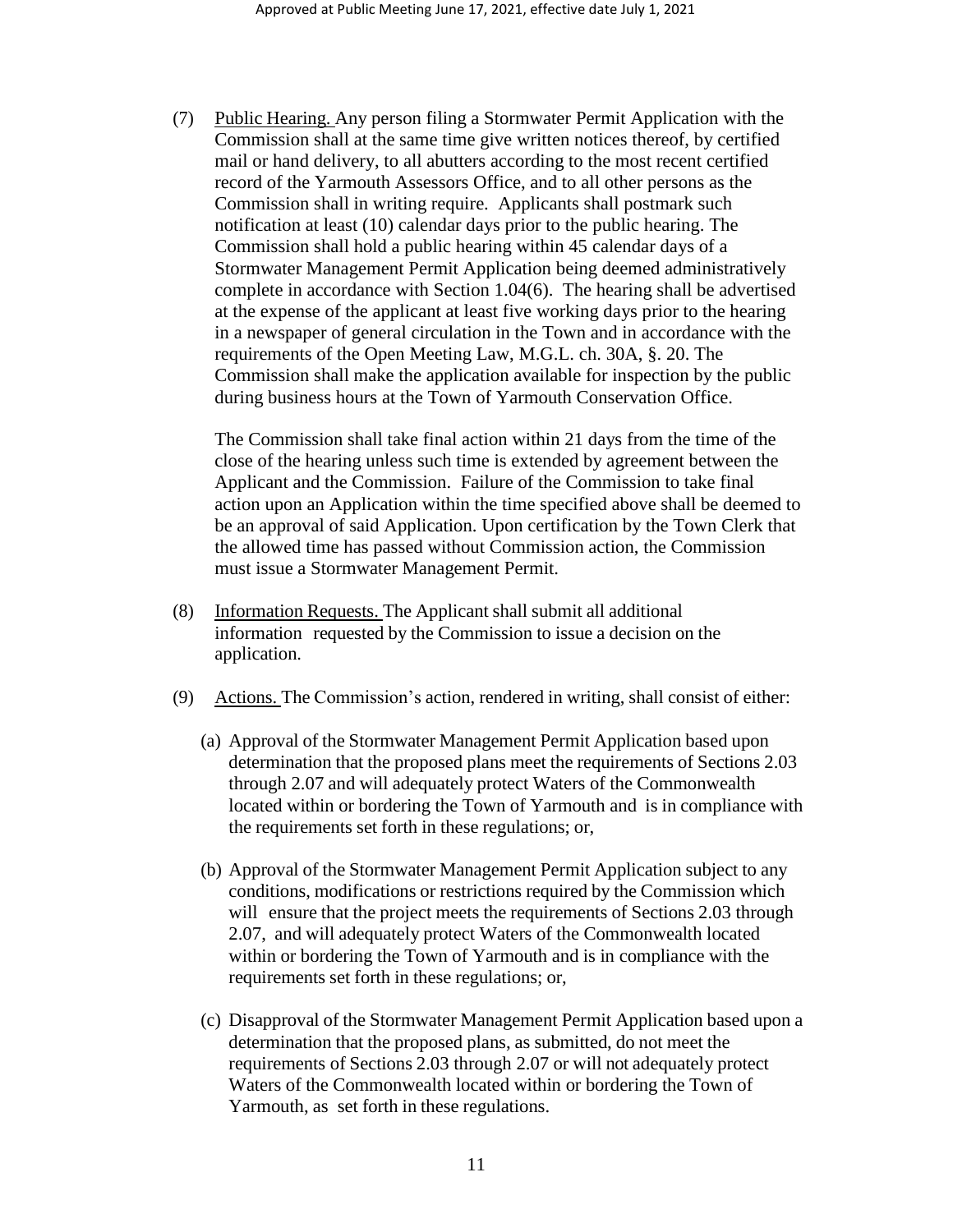- (10) Recording of Approval. Upon issuance by the Commission, the Stormwater Management Permit shall be recorded by the applicant at the Barnstable County Registry of Deeds. Proof of such recording shall be provided to the Commission prior to the commencement of any work.
- (11) Appeals. Any person aggrieved by the decision pursuant to this bylaw and regulation may seek relief therefrom in any court of competent jurisdiction, as provided by the laws of the Commonwealth of Massachusetts, within 21 calendar days of issuance of the decision.
- (12) Remedies Not Exclusive. The remedies listed in these regulations are not exclusive of any other remedies available under any applicable federal, state or local law.
- (13) Plan Changes. The permittee must notify the Commission in writing of any changes or alterations in the project authorized in a Stormwater Management Permit before any change or alteration is made. If the Commission determines that the change or alteration is significant, based on the Stormwater Management requirements of Sections 2.03 through 2.07 and accepted construction practices, the Commission may require that an amended application be filed and a public hearing held. If any change or alteration from the Stormwater Management Permit occurs during any activities, the Commission may require the installation of interim measures before approving the change or alteration.
- (14) Project Completion. At completion of the project the permittee shall submit as- built record drawings of the Stormwater Management System required for the site. The as-built drawings shall show deviations from the approved plans, if any, and be certified by a Registered Professional Engineer.
- (15) Enforcement and Penalties. The Commission and/or Department of Municipal Inspections shall enforce the provisions of these regulations in accordance with Chapter 145 §145-3 and §145-7 of the Town of Yarmouth Bylaws.

### **1.05. Severability**

If any provision, paragraph, sentence, or clause of these regulations shall be held invalid for any reason, all other provisions shall continue in full force and effect.

#### **1.06. Surety**

The Commission may require the permittee to post, before the start of land disturbance or construction activity, a surety bond, cash, or other acceptable security in order to ensure that the stormwater practices are installed by the permit holder as required by the approved Stormwater Management Permit. Letters of Credit shall not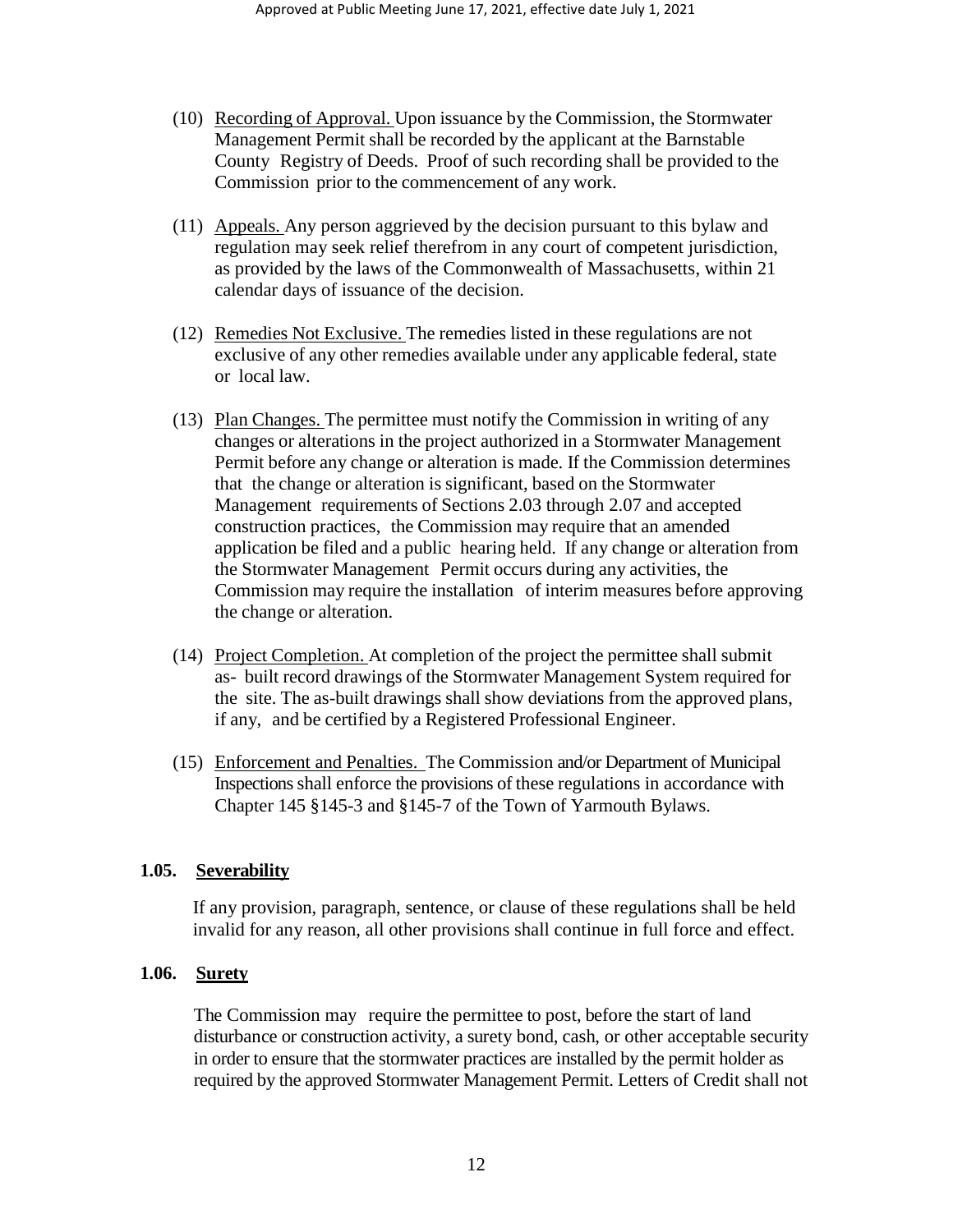be accepted. The form of the bond shall be approved by Town Counsel, and be in an amount deemed sufficient by the Commission to ensure that the work will be completed in accordance with the permit. If the project is phased, the Commission may release part of the bond as each phase is completed in compliance with the permit but the bond may not be fully released until the Commission has received the final reports as required by Section 2.09 and issued a Certificate of Completion.

# **1.07. Waivers**

- (1) The Commission may waive strict compliance with any requirement of these rules and regulations, where:
	- (a) such action is in the public interest or a public safety issue exists; and

(b) such action is allowed by Federal, State and local statutes and/or regulations; and

(c) such requirement is not inconsistent with the purpose and intent of these regulations.

- (2) Any applicant may submit a written request to be granted such a waiver. Such a request shall be accompanied by an explanation and documentation supporting the waiver request and demonstrating that strict application of these regulations does not further the purposes or objectives of these regulations. The Commission may require documentation to be submitted and stamped by a Professional Engineer or Certified Professional in Erosion and Sediment Control.
- (3) All waiver requests shall be discussed and voted on at the public hearing for the project. If in the Commission's opinion, additional time or information is required for review of a waiver request, the Commission may continue a hearing to a date certain announced at the meeting. In the event the Applicant objects to a continuance, or fails to provide requested information, the waiver request shall be denied.

# **1.08. Effective Date**

The effective date of these regulations shall be July 1, 2021 and the provisions of these regulations shall apply to all applications received on or after that date.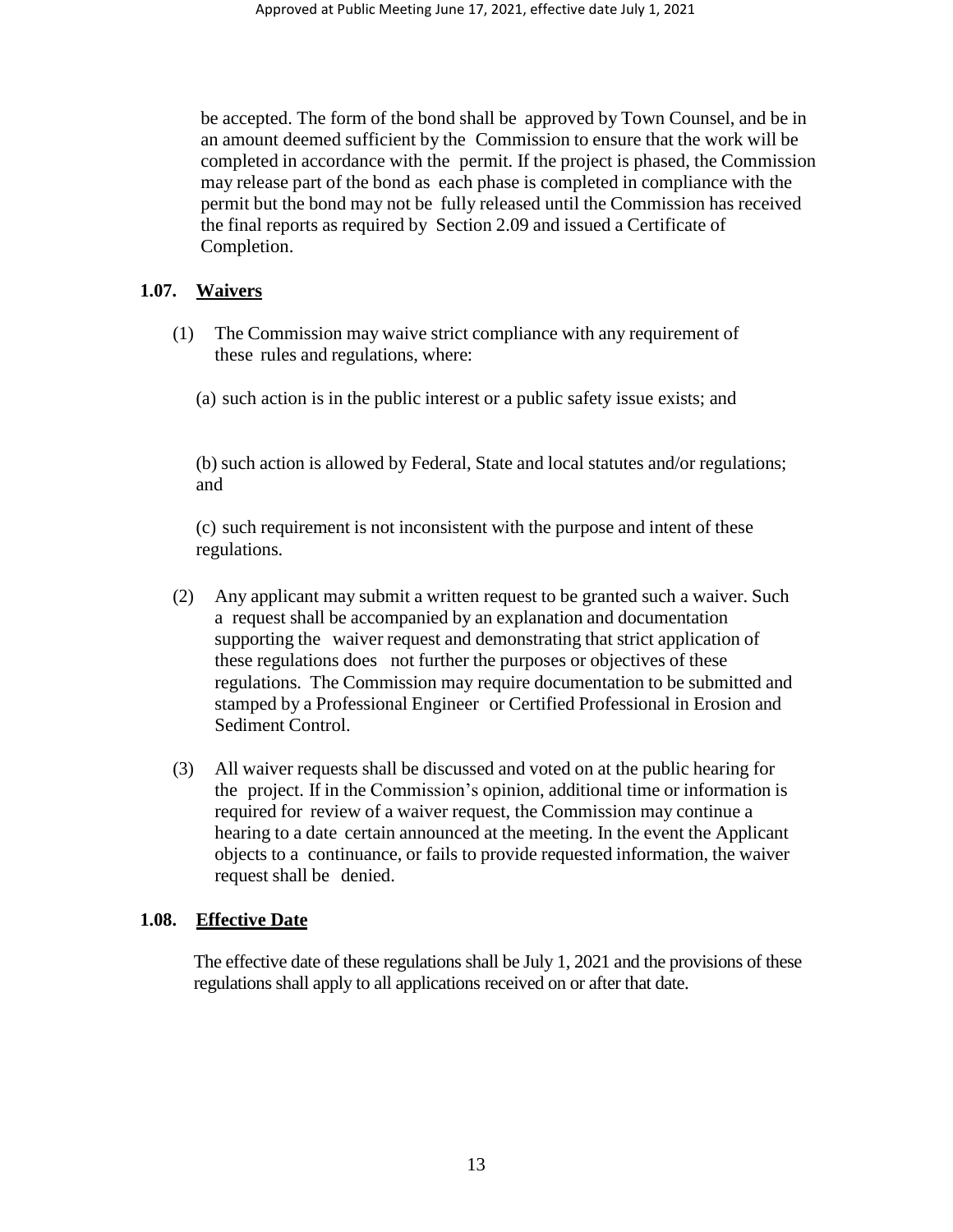## **SECTION 2. REGULATIONS GOVERNING CONSTRUCTION AND POST-CONSTRUCTION STORMWATER MANAGEMENT OF NEW DEVELOPMENTS AND REDEVELOPMENTS**

## **2.01. Purpose**

Regulation of discharges to the MS4 and direct or indirect discharges to waters of the Commonwealth within or bordering Yarmouth is necessary for the protection of the Town of Yarmouth's water bodies and groundwater, and to safeguard the public health, safety, welfare and the environment. Increased and contaminated stormwater runoff associated with developed land uses and the accompanying increased impervious surface area is a major cause of:

- impairment of water quality and flow in lakes, ponds, streams, rivers, wetlands and groundwater;
- contamination of drinking water supplies;
- erosion of stream channels;
- alteration or destruction of aquatic and wildlife habitat;
- flooding; and,
- overloading and clogging of the MS4.

Therefore, these regulations establish stormwater management standards for the final conditions that result from development and redevelopment projects to minimize adverse impacts offsite and downstream which would be borne by abutters, townspeople and the general public.

The objectives of these regulations are:

- To require practices that control the flow of stormwater from new and redeveloped sites into the Town of Yarmouth's MS4 or directly or indirectly into waters of the Commonwealth, in order to prevent flooding, erosion, and system damage;
- To protect groundwater and surface water from degradation;
- To promote infiltration and groundwater recharge;
- To prevent pollutants from entering the Town of Yarmouth's MS4 and to minimize discharge of pollutants from the MS4;
- To require practices that eliminate soil erosion and sedimentation, and control the volume and rate of stormwater runoff resulting from land disturbance activities;
- To ensure that soil erosion and sedimentation control measures and stormwater runoff control practices are incorporated into the site planning and design process and are implemented and maintained;
- To require practices to control waste such as discarded building materials, concrete truck washout, chemicals, litter, and sanitary waste at the construction site that may cause adverse impacts to water quality;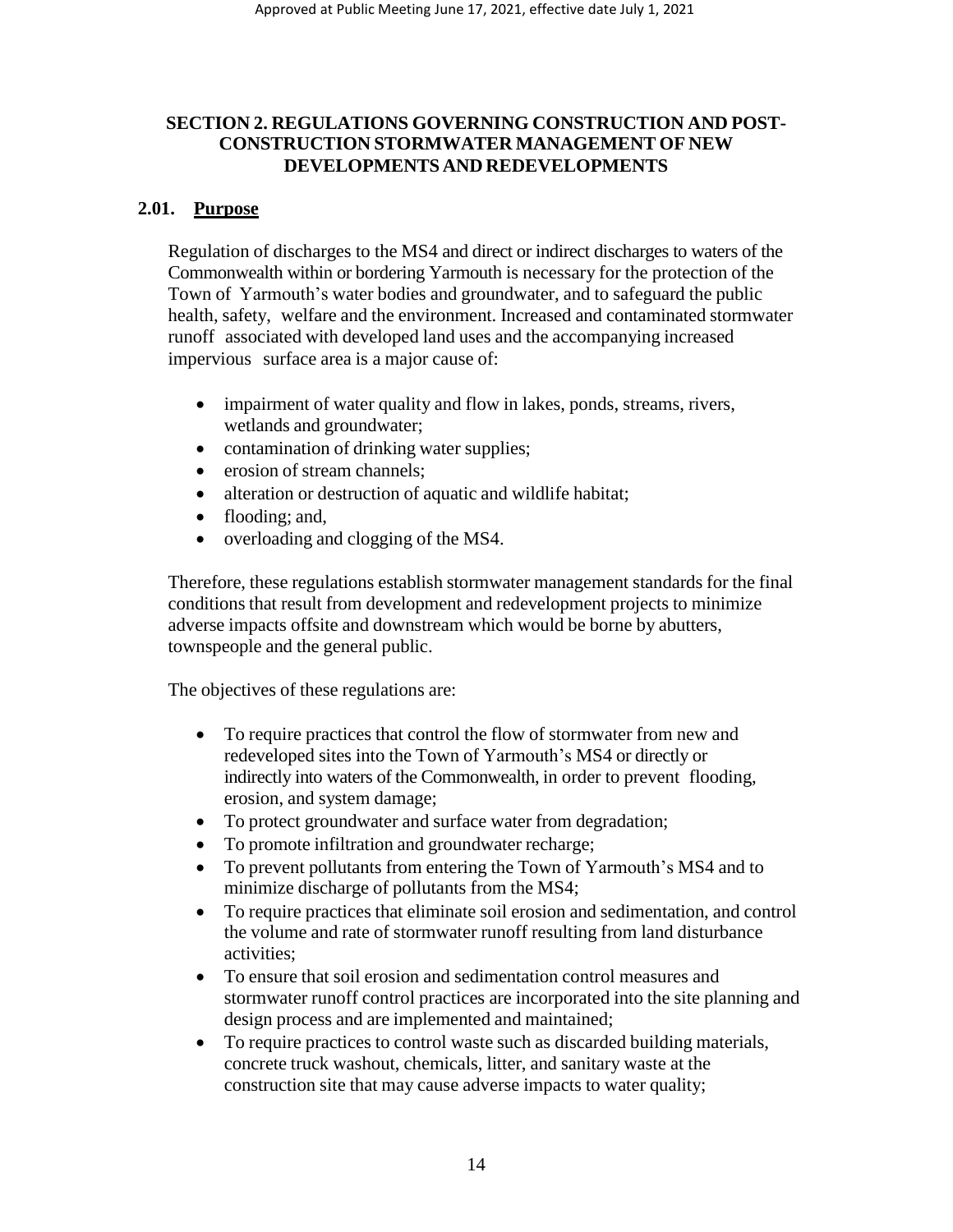- To require practices during construction to prevent the discharge of pollutants associated with other construction activities, such as but not limited to fueling, equipment maintenance, and materials handling and storage;
- To ensure adequate long-term operation and maintenance of structural stormwater BMPs so that they work as designed;
- To comply with State and Federal statutes and regulations relating to stormwater discharges; and,
- To establish the Town of Yarmouth's legal authority to ensure compliance with the provisions of these regulations through inspection, monitoring, and enforcement.

# **2.02. Applicability**

- (1) No person may undertake a construction activity, including clearing, grading excavation or redevelopment that results in a land disturbance that will disturb equal to or greater than one acre of land or will disturb less than one acre of land but is part of a larger common plan of development or sale that will ultimately disturb equal to or greater than one acre of land without a Stormwater Management Permit issued by the Commission. Construction activity does not include routine maintenance that is performed to maintain the original line and grade, hydraulic capacity or the original purpose of the site.
- (2) Exemptions
	- (a) Normal maintenance and improvement of land in agricultural use as defined by the Wetlands Protection Act regulation 310 CMR 10.04, as amended;
	- (b) Maintenance of existing landscaping, gardens or lawn areas associated with a single-family dwelling;
	- (c) The construction of fencing that will not substantially alter existing terrain or drainage patterns;
	- (d) The construction of utilities other than drainage (gas, water, electric, telephone, etc.) which will not permanently alter terrain or drainage patterns;
	- (e) Projects that have received preliminary or definitive approval for Subdivision or completed a formal review by the site plan review team prior to June 30, 2021, are exempt from meeting the requirements of this regulation if the project commences construction prior to June 30, 2022 and will not discharge to the Town's MS4. If construction has not commenced before June 30, 2022, projects will be required to reapply for approval under these regulations.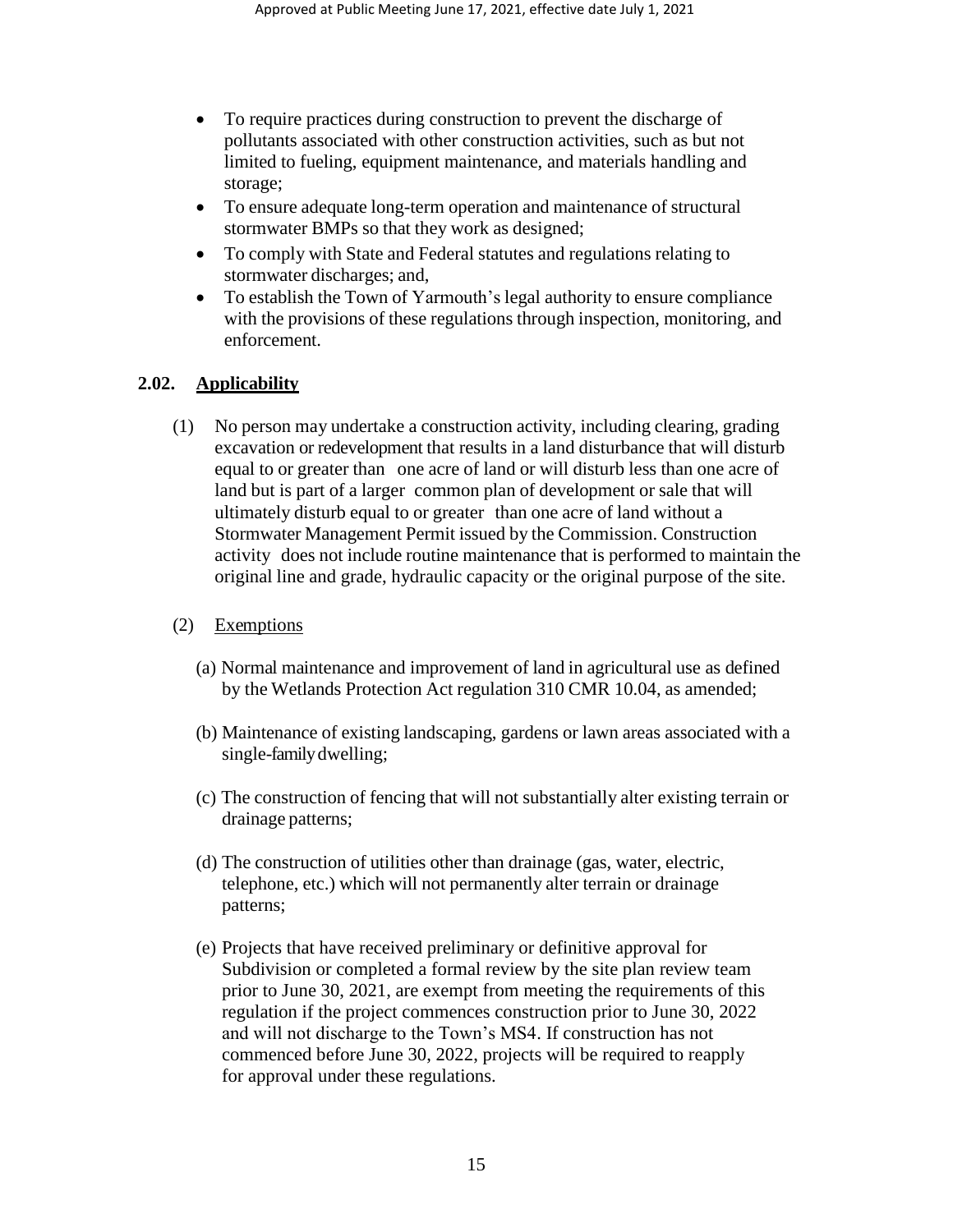## **2.03. Stormwater Management Permit Application Materials**

- (1) The application for a Stormwater Management Permit shall consist of the submittal of nine (9) copies of the following to the Commission:
	- Completed Application Form;
	- List of Abutters;
	- Stormwater Management Site Plan (see Section 2.04);
	- Erosion and Sediment Control Plan (see Section 2.06);
	- Operation and Maintenance Plan (see Section 2.07);
	- Fee Payment (See Section 1.04(5));
	- Site Plan Review comments:
	- Completed Administrative Checklist and any additional items required on that form.

A pdf file of the application, supporting information, and plan must also be emailed to the Yarmouth Conservation Administrator.

## **2.04 Stormwater Management Site Plan**

(1) The proposed Stormwater Management Site Plan (SMSP) shall contain sufficient information for the Commission to evaluate the environmental impact, effectiveness, and acceptability of the measures proposed by the Applicant for reducing adverse impacts from stormwater. The SMSP shall be designed to meet the Massachusetts Stormwater Management Standards as set forth in Section 2.05 below and DEP Stormwater Management Handbook Volumes 1 and 2, as amended. The SMSP shall fully describe the project in drawings, and narrative. It shall include, as a minimum:

(a) A narrative that includes a description of the project and construction sequence.

- (b) A locus map;
- (c) The existing zoning, and land use at the site;
- (d) The proposed land use;
- (e) The location(s) of existing and proposed easements;
- (f) The location of existing and proposed utilities;
- (g)The site's existing and proposed topography with contours at 1-foot intervals;
- (h) The existing site hydrology;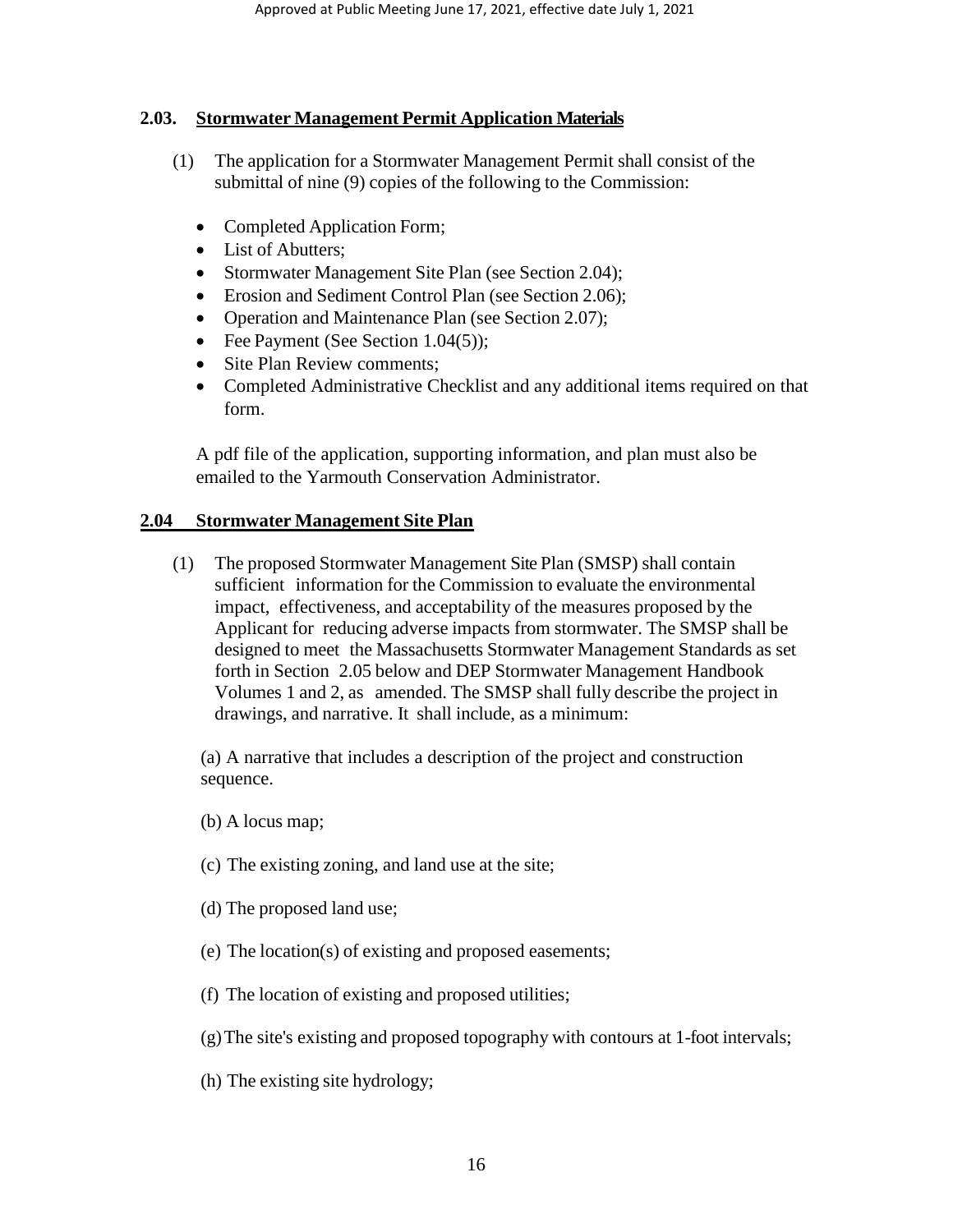(i) A description and delineation of existing stormwater conveyances, impoundments, and wetlands on or adjacent to the site or into which stormwater presently flows, or is proposed to flow;

(j) A delineation of 100-year flood plains, if applicable;

(k)Estimated seasonal high groundwater elevation using the Cape Cod Commission adjustment method (Cape Cod Commission Technical Bulletin 92- 001, as amended) in areas to be used for stormwater retention, detention, or infiltration;

(l) The existing and proposed vegetation and ground surfaces with runoff coefficient for each;

(m) A drainage area map showing pre- and post-construction watershed boundaries, drainage areas, and stormwater flow paths;

(n) A description and drawings of all components of the proposed drainage system including:

- i. locations, cross sections, and profiles of all brooks, streams, drainage swales and their method of stabilization;
- ii. all measures for the detention, retention, and/or infiltration of stormwater;
- iii. all measures for the protection of water quality;
- iv. the structural details for all components of the proposed drainage systems and stormwater management facilities;
- v. notes on drawings specifying materials to be used, construction specifications, and typical details and crosssections; and,
- vi. proposed hydrology with supporting calculations.

(o) Proposed improvements including location of buildings or other structures, impervious surfaces, and drainage facilities, if applicable;

(p) Timing, schedules, and sequence of development including clearing, stripping, rough grading, construction, final grading, and vegetative stabilization;

- (q) A maintenance schedule for the period of construction;
- (r) Calculations supporting the design of the stormwater management system and its compliance with the performance standards established in these regulations;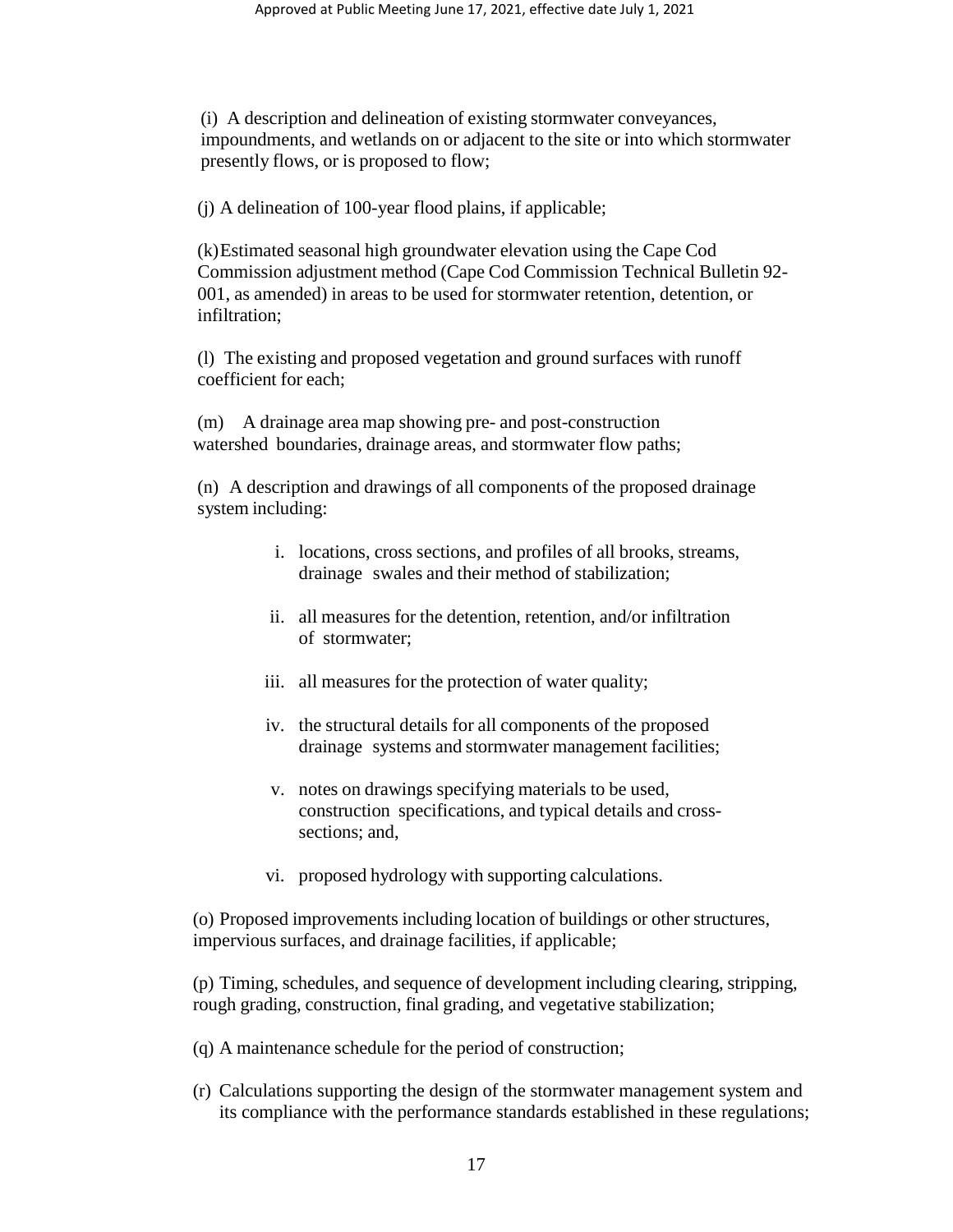(s) Documents must be stamped and certified by a qualified Professional Engineer (PE) registered in Massachusetts; and

(t) Any other information requested by the Commission.

## **2.05. Stormwater Management Performance Standards**

Projects shall meet the following Performance Standards:

- (1) Low Impact Development (LID) site planning and design strategies must be implemented unless infeasible in order to reduce the discharge of stormwater from development sites. Reduce the amount of runoff over paved surfaces through the implementation of LID techniques, such as infiltrating roof runoff at the source, planting large canopy trees over impervious areas to intercept rainfall, use of porous paving materials, etc. where feasible. The applicant must document in writing why LID strategies are not appropriate when not used to manage stormwater.
- (2) Good housekeeping procedures shall be used to reduce sources of sediment, phosphorus, nitrogen and other contaminants in stormwater runoff. These shall be documented in the Operation and Maintenance Plan and must include:
	- (a) Wash vehicles at commercial car washes or on lawns or pervious areas using biodegradable and phosphate free detergent;
	- (b) Removal of sediment, leaf litter and other organic debris from impervious surfaces a minimum of twice a year in the spring (after snowmelt) and fall (after leaf fall);
	- (c) Removal of sediment/debris from catch basin structures a minimum of once a year;
	- (d) Restrictions on the application of fertilizers, including:
		- i. Fertilizer shall not be applied during or immediately prior to heavy rainfall, such as but not limited to thunderstorms, hurricanes, or northeastern storms, or when the soil is saturated due to intense or extended rainfall;
		- ii. Fertilizer shall not be applied between November 12 and the following March 31;
		- iii. Fertilizer shall not be applied, spilled or deposited on impervious surfaces or in a manner that allows it to enter into storm drains;
		- iv. Fertilizer shall not be applied within 100 feet of any surface water or within the Zone I of a public drinking water well;
		- v. Fertilizer containing phosphorus shall not be applied unless a soil test taken not more than three years before the proposed fertilizer application indicates that additional phosphorus is needed for growth of that turf, or unless establishing new turf or reestablishing or repairing turf after substantial damage or land disturbance;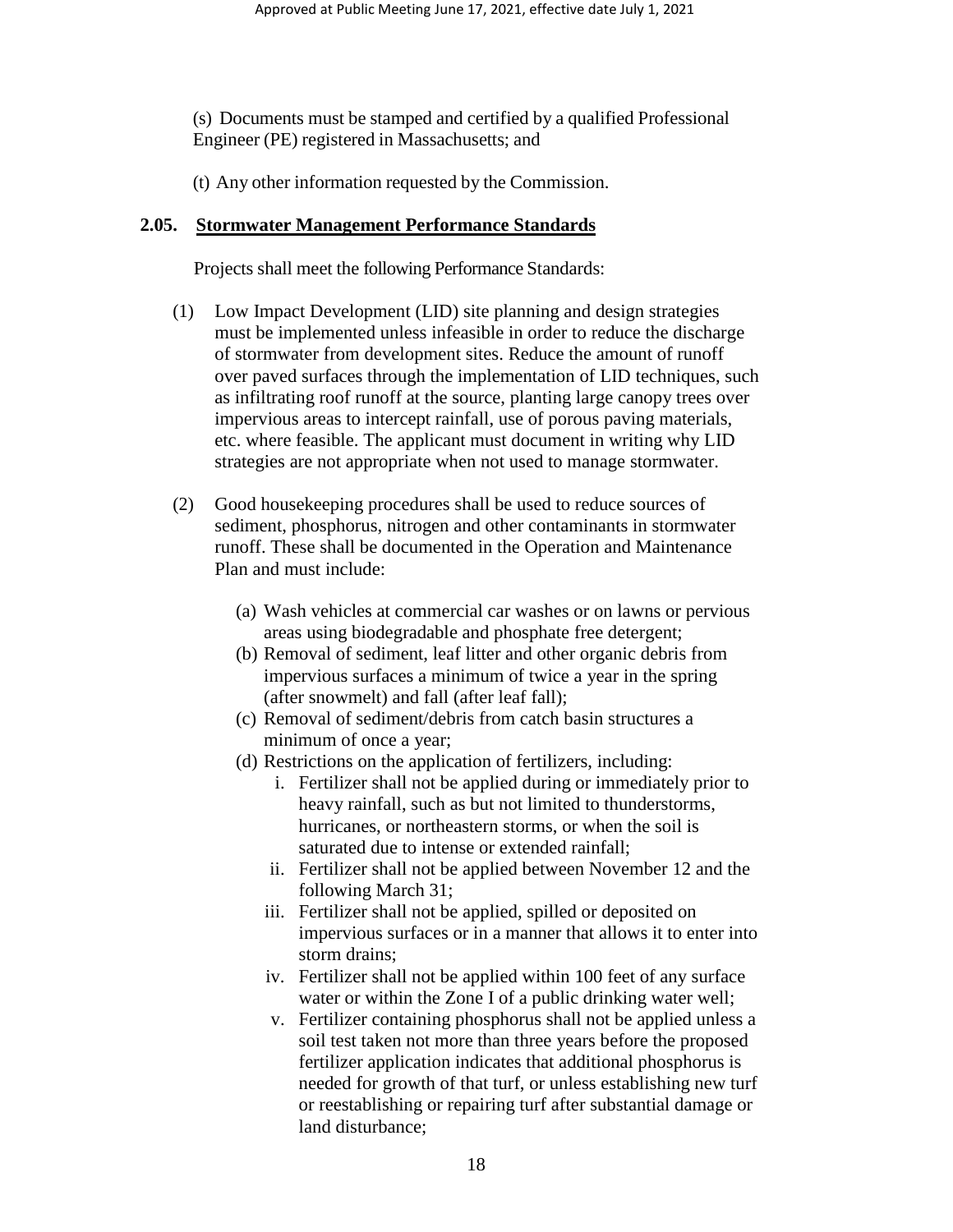- vi. A single application of fertilizer that contains nitrogen shall not exceed 1.0 pound of nitrogen per 1,000 square feet, shall consist of at least 20% slow-release nitrogen (SRN) fertilizer (NOTE: This represents the minimum percentage: use of higher SRN content is generally preferable, especially on sandy root zones, during stress and pre-stress periods, and when there are fewer annual applications of nitrogen made to a lawn) and the annual rate shall not exceed 3.2 pounds of actual nitrogen per thousand square feet. Single applications shall be done at intervals of no less than four weeks until the annual maximum is reached;
- vii. Grass clippings, leaves, or any other vegetative debris shall not be deposited into or within 50 feet of water bodies, retention and detention areas, drainage ditches or stormwater drains, or onto impervious surfaces, such as, but not limited to, roadways and sidewalks, except during scheduled cleanup programs; and
- (e) Provide for routine inspection (at least annually) and maintenance of structural BMPs to remove sediment and debris.
- (3) Stormwater management systems design shall be consistent with, or more stringent than, the requirements of the 2008 Massachusetts Stormwater Handbook (as amended) with the following additional requirements:
	- (a) Post-development peak discharge rates do not exceed predevelopment peak discharge rates for the 2, 10, 25, 50 and 100 year 24-hour storms. The 50-year post-development stormwater volume shall be retained onsite through design of the stormwater management system to the maximum extent practicable. The 100-year post-development stormwater volume shall be controlled onsite with no offsite discharge to the maximum extent practicable. This Standard may be waived for discharges to land subject to coastal storm flowage as defined in the Massachusetts Wetlands Protection Regulations at 310 CMR 10.04.
	- (b) Structural pretreatment is required for all proposed infiltration devices to remove 44% TSS from runoff before it enters the infiltration device. Runoff from non-metal roofs may be infiltrated without pretreatment. Runoff from metal roofs may be infiltrated without pretreatment only if the roof is located outside the Zone II or Interim Wellhead Protection Area of a public water supply and outside an industrial site, otherwise, pretreatment is required as specified in the Stormwater Management Handbook.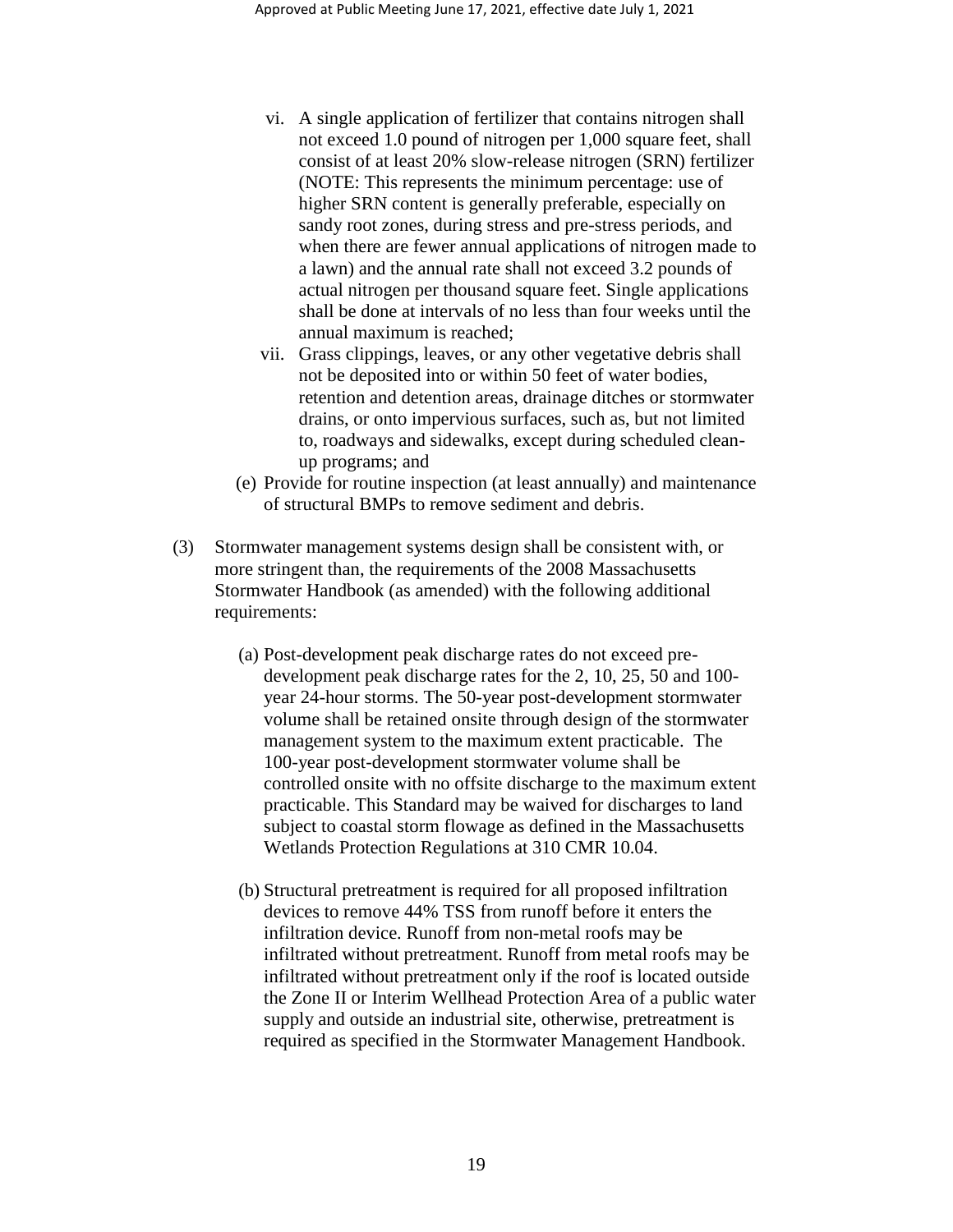- (c) The calculations of runoff volumes and peak rates required under Massachusetts Stormwater Management Standard 2 shall be based on precipitation data provided in National Oceanic and Atmospheric Administration (NOAA) – National Weather Service "NOAA Atlas 14" unless otherwise authorized by the Commission.
- (4) Stormwater management systems for new developments shall be designed to meet an average annual pollutant removal equivalent to 90% of the average annual load of TSS AND 60% of the average annual load of Total Phosphorus (TP) AND 30% of average annual load of Total Nitrogen (TN) related to the total post-construction impervious area on the site as achieved through one of the following methods:
	- (a) Installing BMPs that meet the pollutant removal percentages. Pollutant removal shall be determined as required in Paragraph (6) below; or
	- (b) Retaining the volume of runoff equivalent to, or greater than one (1.0) inch multiplied by the total post-construction impervious surface area on the new development site, with pretreatment provided in accordance with Section  $2.05(3)(b)$ ; or
	- (c) Meeting a combination of retention and treatment that achieves the above standards; or
	- (d) Utilizing offsite mitigation that meets the above standards within the same USGS HUC12 as the new development site. Offsite mitigation can only be proposed for projects that cannot meet 100% of the infiltration and/or treatment goals due to specific site constraints. Examples when offsite mitigation may be proposed include: impermeable or low permeable soils; high groundwater; site with higher pollutant loads.
- (5) Stormwater management systems for *redevelopments* shall be designed to meet an average annual pollutant removal equivalent to 80% of the average annual post-construction load of TSS AND 50% of the average annual load of TP AND 30% of the average annual load of TN related to the total post-construction impervious area on the site as achieved through one of the following methods:
	- (a) Installing BMPs that meet the pollutant removal percentages. Pollutant removal shall be determined as required in Paragraph (6) below; or
	- (b) Retaining the volume of runoff equivalent to, or greater than, 0.8 inch multiplied by the total post-construction impervious surface area on the redeveloped site, with pretreatment provided in accordance with Section  $2.05(3)(b)$ ; or
	- (c) Meeting a combination of retention and treatment that achieves the above standards; or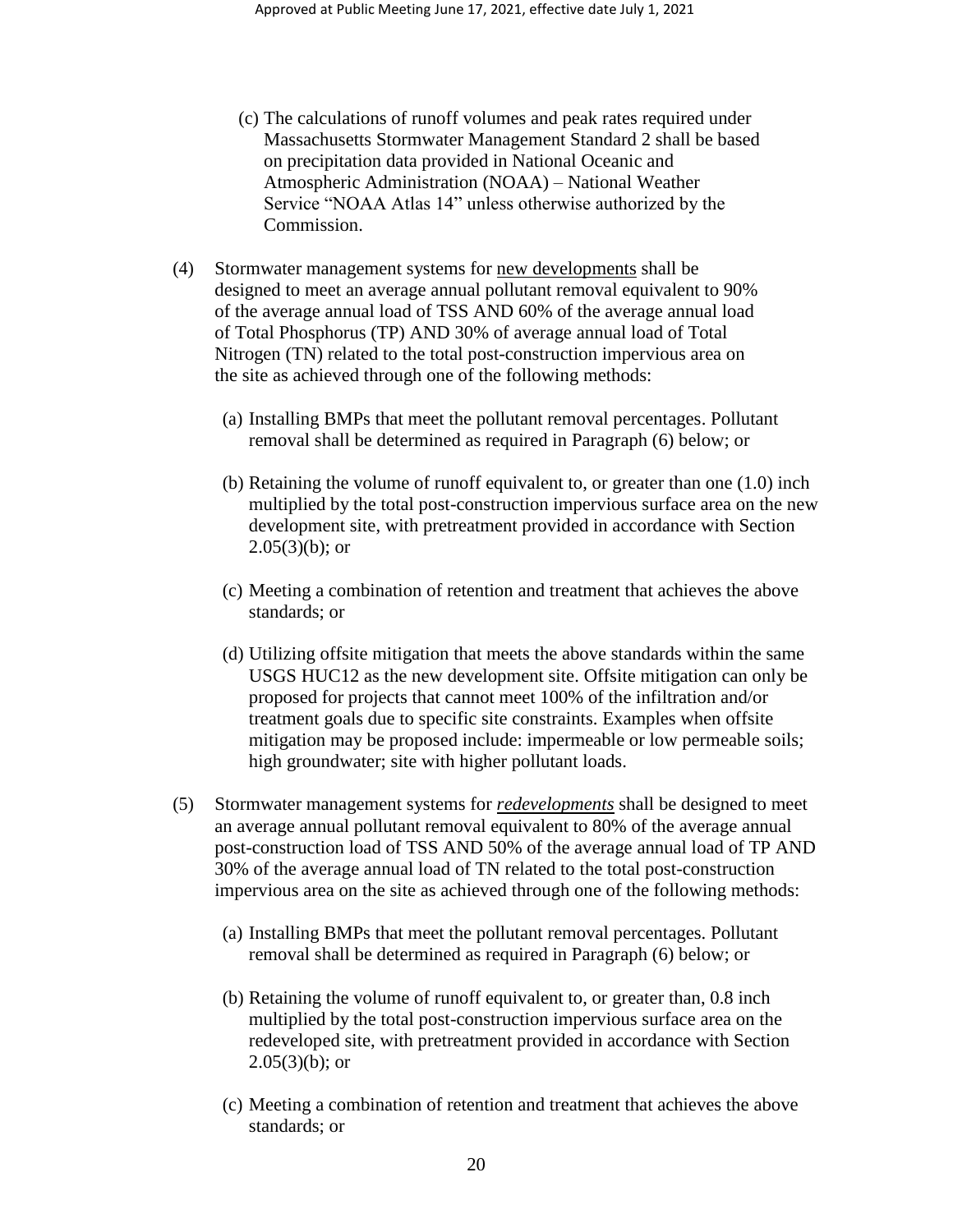- (d) Utilizing offsite mitigation that meets the above standards within the same USGS HUC10 as the redevelopment site. Offsite mitigation can only be proposed for projects that cannot meet 100% of the infiltration and/or treatment goals due to specific site constraints. Examples when offsite mitigation may be proposed include: impermeable or low permeable soils; high groundwater; site with higher pollutant loads.
- (e) Redevelopment activities that are exclusively limited to maintenance and improvement of existing roadways, (including widening less than a single lane, adding shoulders, correcting substandard intersections, improving existing drainage systems, and repaving projects) shall improve existing conditions unless infeasible and are exempt from Paragraphs (5)(a) through (5)(c) above. Roadway widening or improvements that increase the amount of impervious area on the redevelopment site by greater than or equal to a single lane width shall meet the requirements of Paragraphs (5)(a) through  $(5)(c)$  fully.
- (6) In complying with (4) and (5) above, the required removal percentage is not required for each storm; it is the average removal over a year that is required. Pollutant removal shall be calculated consistent with EPA Region 1's BMP Accounting and Tracking Tool (2016) [\(https://www.epa.gov/npdes](https://www.epa.gov/npdes-permits/stormwater-tools-new-england)[permits/stormwater-tools-new-england\)](https://www.epa.gov/npdes-permits/stormwater-tools-new-england) or other BMP performance evaluation tool provided by EPA Region 1 where available. If EPA Region 1 tools do not address the planned or installed BMP performance any federally or State approved BMP design guidance or performance standards (e.g. State stormwater handbooks and design guidance manuals) may be used to calculate BMP performance.
- (7) Discharges to water bodies or their tributaries subject to one or more approved Total Maximum Daily Load (TMDL) or impaired waterbodies and their tributaries, listed as Category 4b or 5 in the current Massachusetts Integrated List of Waters listed pursuant to the Federal Clean Water Act Sections 303(d) and 305(b) without an EPA approved TMDL shall adhere to the following:
	- (a) To the extent that a new development or redevelopment project will discharge to a water body or its tributaries subject to one or more pollutantspecific TMDLs, the project shall implement structural and non-structural stormwater best management practices (BMPs) that are consistent with each such TMDL.
	- (b) For any new development or redevelopment project that discharges stormwater to a water body subject to a Nitrogen TMDL, the stormwater management system shall be designed using BMPs optimized for nitrogen removal.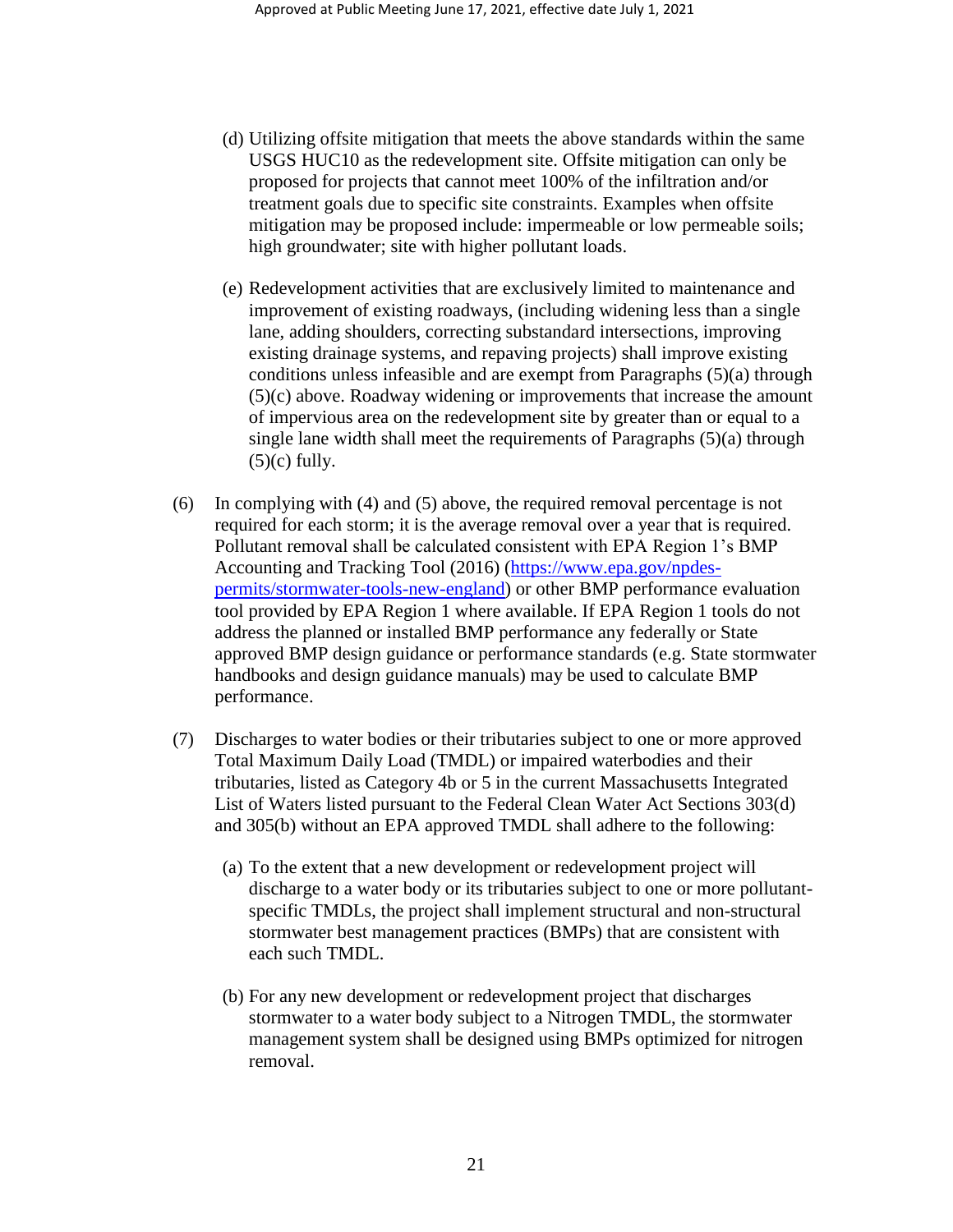- (c) For a new development or redevelopment project that discharges stormwater to a waterbody identified as impaired due to phosphorus, the stormwater management system shall be designed using BMPs optimized for phosphorus removal.
- (d) For a new development or redevelopment project that discharges stormwater to a waterbody identified as impaired due to chloride, the applicant shall include measures in the required Operation and Maintenance (O&M) Plan to minimize salt usage or use alternative deicing materials and practices. The applicant shall consult with the Yarmouth Department of Public Works to develop these O&M provisions.
- (e) For a new development or redevelopment project that is a commercial or industrial land use and discharges stormwater to a waterbody identified as impaired due to solids, metals, or oil and grease (hydrocarbons). The following shall apply:
	- i. The stormwater management system shall be designed to allow shutdown and containment in the event of an emergency spill or other unexpected event;
	- ii. Any stormwater management system designed to infiltrate stormwater shall provide the level of pollutant removal equal to or greater than the level of pollutant removal provided through the use of biofiltration of the same volume of runoff to be infiltrated, prior to infiltration.

### **2.06. Erosion and Sediment Control Plan**

The applicant shall provide an Erosion and Sediment Control Plan meeting the following requirements:

- (1) The Erosion and Sediment Control Plan shall contain sufficient information to describe the nature and purpose of the proposed development, pertinent conditions of the site and the adjacent areas, proposed erosion and sedimentation controls, and measures to prevent pollution from all construction activities. The Applicant shall submit such material as is necessary to show that the proposed development will comply with the design requirements listed in Section 2.06(3) and (4) below.
- (2) If a project requires a Stormwater Pollution Prevention Plan (SWPPP) per the NPDES General Permit for Storm Water Discharges From Construction Activities (and as amended), then the permittee is required to submit a complete copy of the SWPPP. If the SWPPP meets the requirements of the General Permit, it will be considered equivalent to the Erosion and Sediment Control Plan described in this section.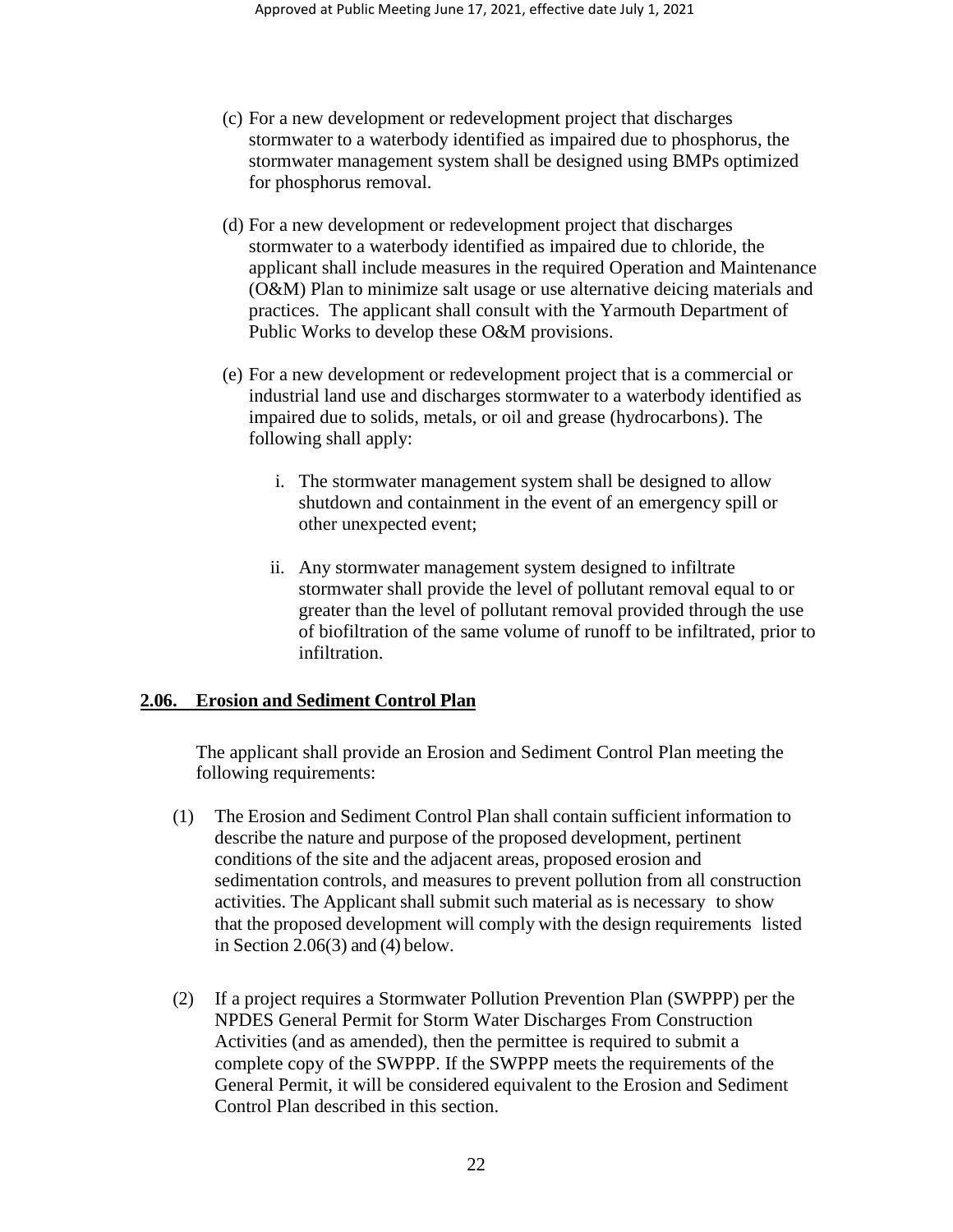(3)The design of erosion and sediment controls shall meet the following requirements:

(a) Conform to the guidelines described in "Massachusetts Erosion and Sediment Control Guidelines for Urban and Suburban Areas" (1997) or alternative design guidance approved by the Commission;

(b) Minimize total area of disturbance and protect natural resources;

(c) Sequence activities to minimize simultaneous areas of disturbance;

(d) Minimize peak rate of runoff in accordance with the Massachusetts Stormwater Management Standards;

(e) Minimize soil erosion and control sedimentation during construction, provided that prevention of erosion is preferred over sedimentation control; these measures include but are not limited to:

- i. Establishing perimeter controls around areas that will be disturbed;
- ii. Using stabilized construction site entrances and exits to prevent off-site tracking of sediments;
- iii. Protecting slopes on construction sites;
- iv. Protecting all storm drain inlets;
- v. Armoring or otherwise stabilizing all newly constructed outlets;
- vi. Inspecting stormwater controls at consistent intervals.

(f) Stabilize sites when projects are complete or operations have temporarily ceased;

(g) Divert uncontaminated water around disturbed areas;

(h)Maximize infiltration and groundwater recharge;

(i) Install and maintain all Erosion and Sediment Control measures in accordance with the manufacturer's specifications and good engineering practices;

(j) Prevent off-site transport of sediment;

(k)Protect and manage on and off-site material storage areas (overburden and stockpiles of dirt, borrow areas, or other areas used solely by the permitted project are considered a part of the project);

(l) Comply with applicable Federal, State and local laws and regulations including waste disposal, sanitary sewer or septic system regulations, and air quality requirements, including dust control;

(m) Prevent significant alteration of habitats mapped by the Massachusetts Natural Heritage and Endangered Species Program as Endangered, Threatened or Of Special Concern, Estimated Habitats of Rare Wildlife and Certified Vernal Pools, and Priority Habitats from the proposed activities;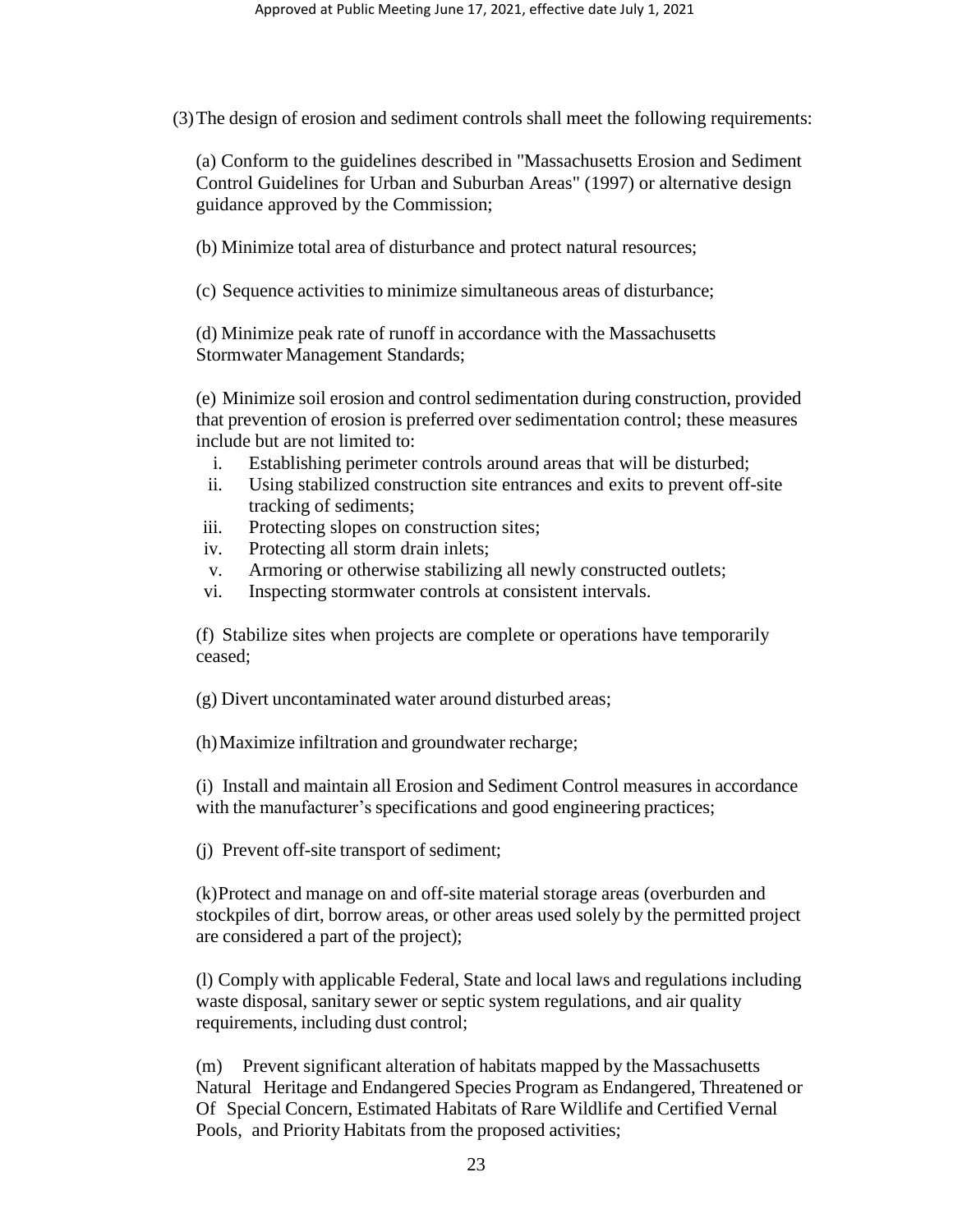(n)Institute interim and permanent stabilization measures, which shall be instituted on a disturbed area as soon as practicable but no more than fourteen (14) days after construction activity has temporarily or permanently ceased on that portion of the site;

- (o) Properly manage on-site construction and waste materials;
- (p) Minimize the discharge of pollutants in groundwater or accumulated stormwater that is removed from excavations, trenches, foundations, vaults, or other similar points of accumulation:
	- i. Treat dewatering discharges with controls to minimize discharges of pollutants (e.g., appropriate controls include sediment basins or sediment traps, sediment socks, dewatering tanks, tube settlers, weir tanks, filtration systems (e.g., bag or sand filters) and passive treatment systems that are designed to remove sediment;
	- ii. Do not discharge visible floating solids or foam;
	- iii. Use an oil-water separator or suitable filtration device (such as a cartridge filter) that is designed to remove oil, grease, or other products if dewatering water is found to contain these materials;
	- iv. To the extent feasible, use vegetated, upland areas of the site to infiltrate dewatering water before discharge. The operator is prohibited from using Waters of the U.S. as part of the treatment area;
	- v. At all points where dewatering water is discharged, use erosion controls and velocity dissipation devices such as check dams, sediment traps, riprap, and grouted riprap;
	- vi. With backwash water, either haul it away for disposal or return it to the beginning of the treatment process; and
	- vii. Replace and clean the filter media used in dewatering devices when the pressure differential equals or exceeds the manufacturer's specifications.

(q) Ensure that any stormwater BMP (for post construction stormwater management) installed during construction will be protected from compaction, siltation, and erosion, or will be restored or replaced such that the BMP will be capable of functioning as designed in accordance with these stormwater regulations.

(4) Erosion and Sedimentation Control Plan Content. The Plan shall contain the following information: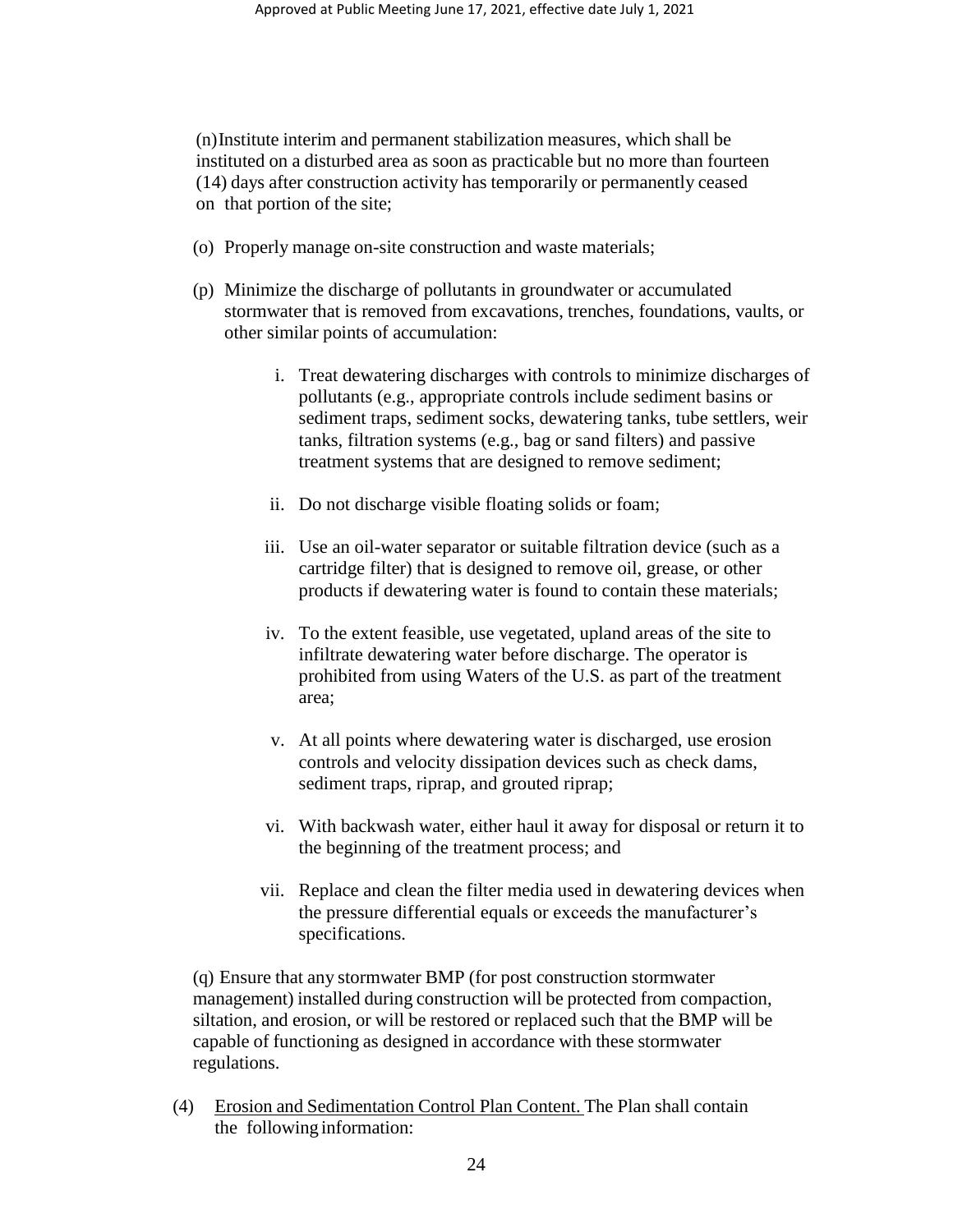(a) Names, addresses, and telephone numbers of the owner, applicant, and person(s) or firm(s) preparing the plan;

- (b) Title, date, north arrow, names of abutters, scale, legend, and locus map;
- (c) Location and description of natural features including:
	- i. Watercourses and water bodies, wetland resource areas and all floodplain information, including the 100-year flood elevation based upon the most recent Flood Insurance Rate Map, or as calculated by a professional engineer for areas not assessed on these maps;
	- ii. Existing vegetation including tree lines, canopy layer, shrub layer, and ground cover, and trees with a caliper twelve (12) inches diameter breast height or larger, noting specimen trees and forest communities; and
	- iii. Habitats mapped by the Massachusetts Natural Heritage  $\&$ Endangered Species Program as Endangered, Threatened or of Special Concern, Estimated Habitats of Rare Wildlife and Certified Vernal Pools, and Priority Habitats within five hundred (500) feet of any construction activity.

(d) Lines of existing abutting streets showing drainage and driveway locations and curb cuts;

(e) Volume and nature of existing and proposed soil materials;

(f) Topographical features including existing and proposed contours at intervals no greater than one (1) foot with spot elevations provided as needed;

(g) Surveyed property lines showing distances and monument locations, all existing and proposed easements, rights-of-way, and other encumbrances, the size of the entire parcel, and the delineation and number of square feet of the land area to be disturbed;

(h) Drainage patterns and approximate slopes anticipated after major grading activities (Construction Phase Grading Plans);

(i) Location and details of erosion and sediment control measures with a narrative of the construction sequence/phasing of the project, including both operation and maintenance for structural and non-structural measures, interim grading, and material stockpiling areas;

(j) Path and mechanism to divert uncontaminated water around disturbed areas, to the maximum extent practicable;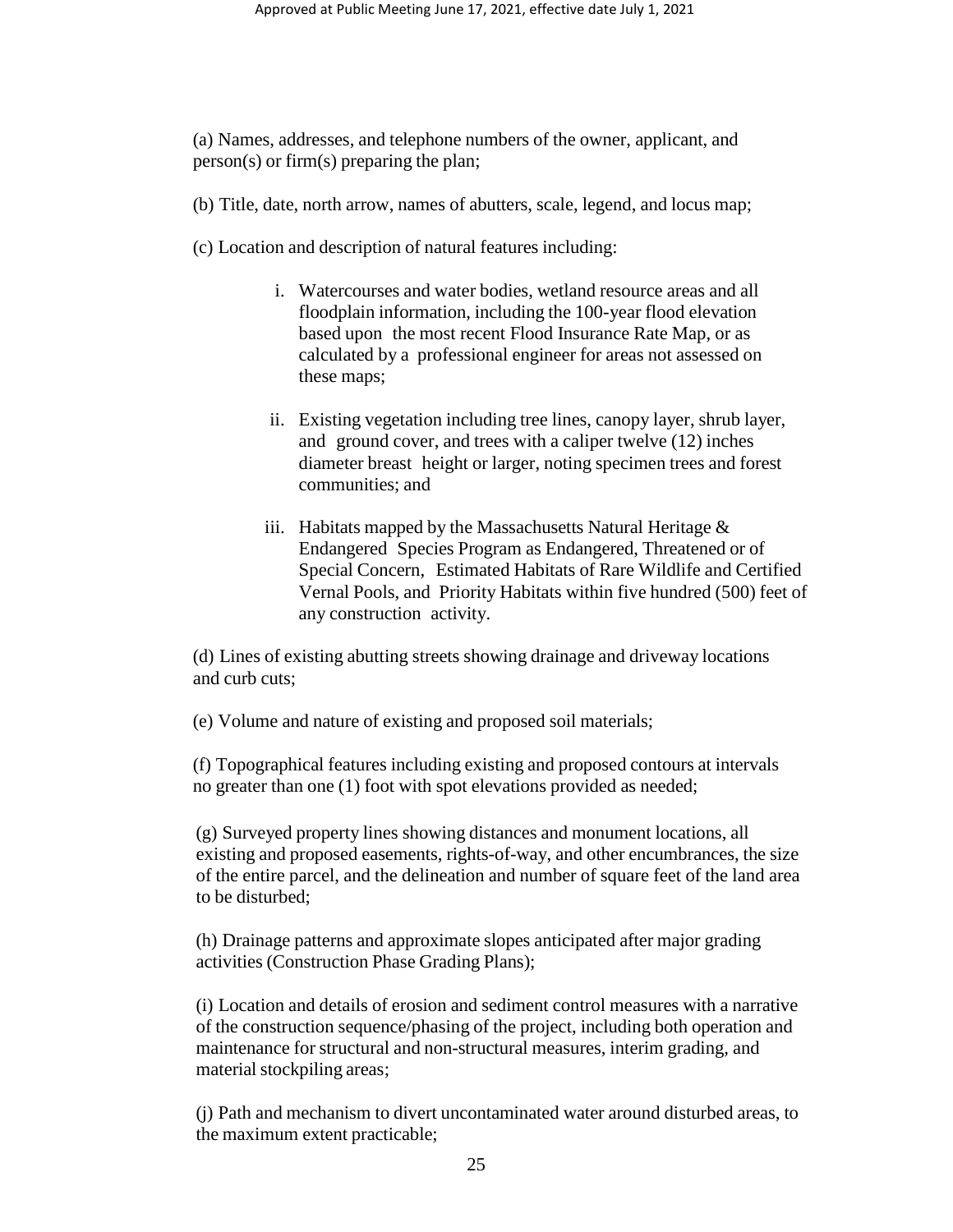(k) Location and description of industrial discharges, including stormwater discharges from dedicated asphalt plants and dedicated concrete plants, which are covered by this permit;

(l) Stormwater runoff calculations in accordance with these regulations;

(m) Location and description of, and implementation schedule for, temporary and permanent seeding, vegetative controls, and other stabilization measures;

(n) A description of construction and waste materials expected to be stored onsite. The Plan shall include a description of controls to reduce pollutants from these materials, including storage practices to minimize exposure of the materials to stormwater, and spill prevention and response;

(o) A description of where and how construction vehicles and equipment will be cleaned within the site or at designated entry/egress stations at the site boundary;

(p) A description of how fueling of vehicles and equipment will be conducted, including how fuels and other vehicle maintenance substances will be stored and handled during construction;

(q) A description of how chemicals and any other materials that constitute a potential source of stormwater contamination will be stored and handled during construction;

(r) A description of how dewatering will be performed including how water will be handled;

(s) A detailed description of project phases;

(t) Plans must be stamped and certified by a qualified Professional Engineer (PE) registered in Massachusetts or a Certified Professional in Erosion and Sediment Control (CPESC); and

(u) Any other information requested by the Commission.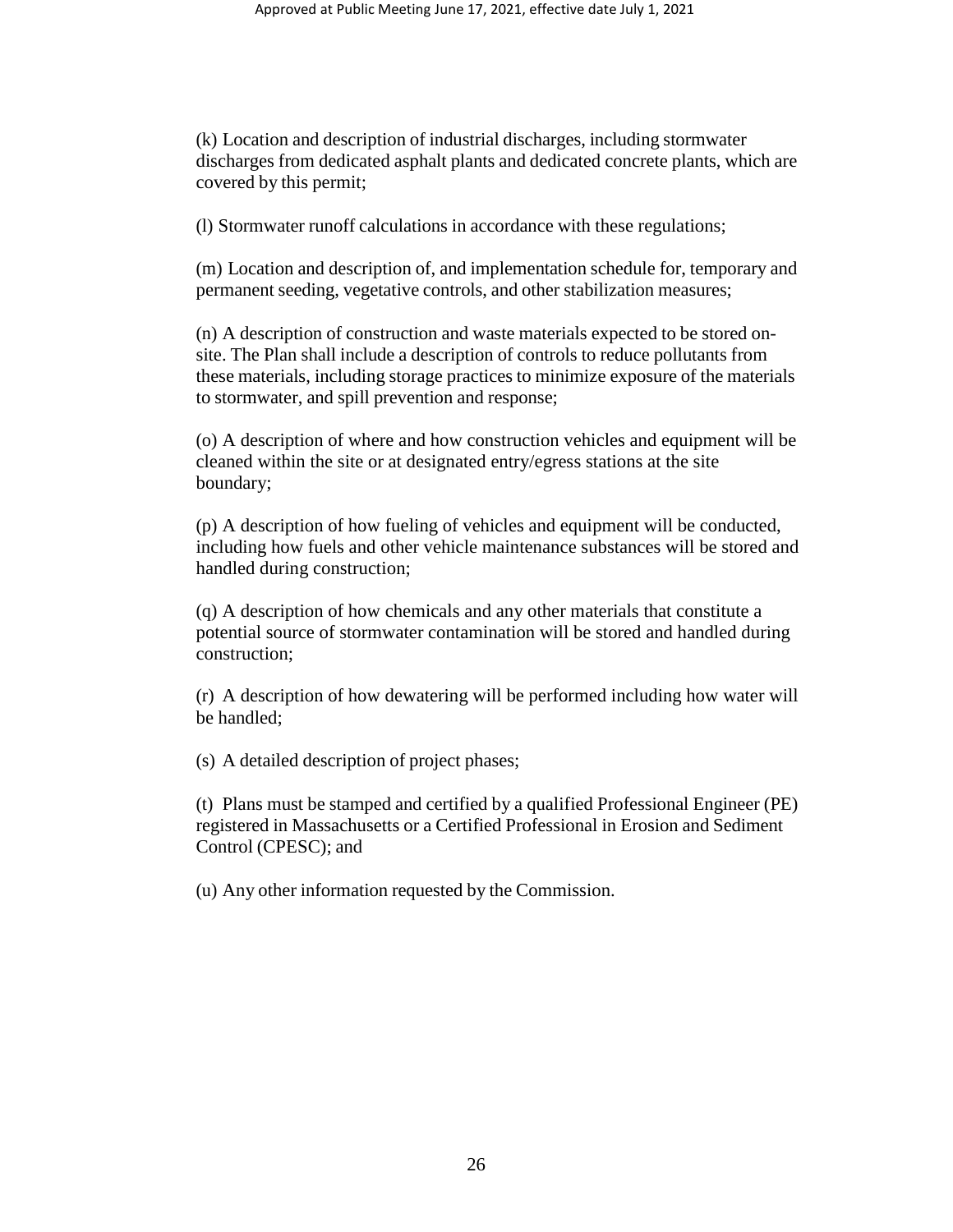#### **2.07. Operation and Maintenance Plan (post-construction)**

- (1) A stand-alone Operation and Maintenance plan (O&M Plan) is required at the time of application for all projects. The O&M Plan shall be designed to ensure compliance with the Stormwater Management Permit and these regulations. The Commission shall make the final decision of what maintenance option is appropriate in a given situation. The Commission will consider natural features, the proximity of the site to MS4s, water bodies and wetlands, the extent of impervious surfaces, size of the site, the types of stormwater management practices, and potential need for ongoing maintenance activities when making this decision. The O&M Plan shall remain on file with the Commission and shall be an ongoing requirement. The O&M Plan shall include:
	- (a) The name(s) of the owner(s) for all components of the system.
	- (b) The names and addresses of the person(s) responsible for operation and maintenance;
	- (c) The person(s) responsible for financing maintenance and emergency repairs;
	- (d) Non-structural and good housekeeping practices to reduce sediment, phosphorus, nitrogen and other contaminants from entering stormwater runoff;
	- (e) A Maintenance Schedule that includes routine inspection along with routine and non-routine maintenance tasks for each non-structural/good housekeeping and structural BMP.
	- (f) A list of easements with the purpose and location of each;
	- (g) The signature(s) of the owner(s);
	- (h) Estimated operation and maintenance budget; and
	- (i) The responsible party shall:
		- i. maintain a log of all operation and maintenance activities for the last three years including inspections, repair, replacement, and disposal (the log shall indicate the type of material and the disposal location);
		- ii. make this log available to the Conservation Commission, Department of Municipal Inspections and/or the Commonwealth of Massachusetts upon request;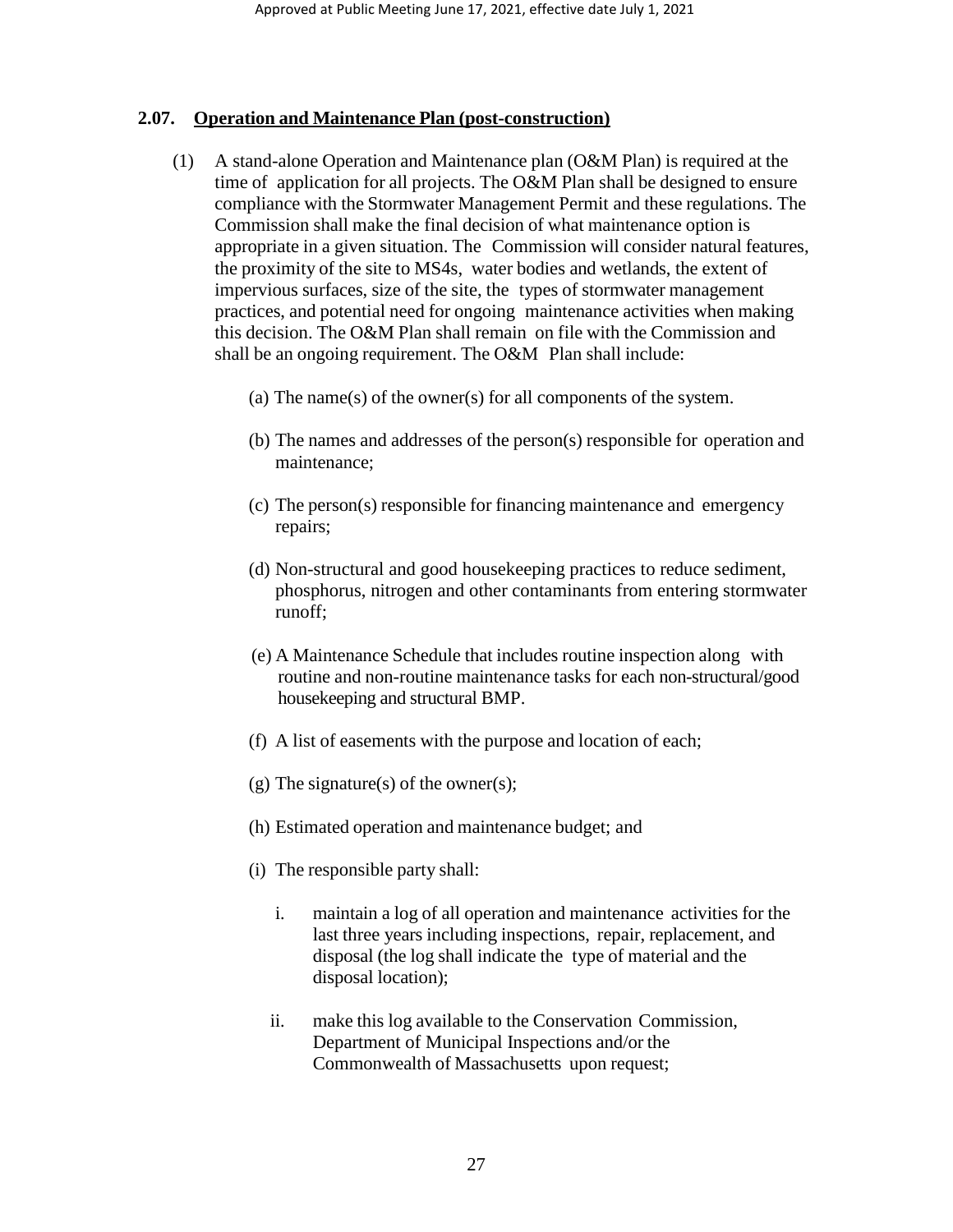- iii. allow the Conservation Commission and/or Department of Municipal Inspections to inspect each BMP to determine whether the responsible party is implementing the Operation and Maintenance Plan; and
- iv. Submit an annual certification, due November  $1<sup>st</sup>$  each year, documenting 1) how non-structural and good housekeeping practices over the last 12 months adhered to the O&M Plan; and 2) the work that has been done over the last 12 months to properly operate and maintain the stormwater control measures. The certification shall be signed by the owner. Once every five years, beginning on the fifth year of maintenance, such certification must be prepared by a registered Professional Engineer and signed by both the Engineer and the Owner.
- (2) Changes to Operation and Maintenance Plan
	- (a) The owner(s) of the stormwater management system must notify the Commission of changes in ownership or assignment of financial responsibility.
	- (b) The maintenance schedule in the maintenance plan may be amended to achieve the purposes of these regulations by approval of the Commission. Amendments must be in writing and signed by all Responsible Parties. Responsible Parties shall include owner(s), persons with financial responsibility, and persons with operational responsibility.

# **2.08. Inspection and Site Supervision**

- (1) Pre-construction Meeting. Prior to starting clearing, excavation, construction, or land disturbing activity the Applicant, the Applicant's technical representative, the general contractor or any other person with authority to make changes to the project, shall meet with the Commission to review the permitted plans and their implementation.
- (2) Commission Inspections. The Commission and/or Department of Municipal Inspections shall make inspections as hereinafter required and shall either approve that portion of the work completed or shall notify the permittee wherein the work fails to comply with the Stormwater Management Permit, as approved. The Permit and associated Stormwater Management Plan, Erosion and Sediment Control Plan, and Operation and Maintenance Plan, bearing the signature of approval of the Commission, shall be maintained at the site during the progress of the work. In order to obtain inspections, the permittee shall notify the Commission at least two (2) working days before each of the following:
	- Erosion and sediment control measures are in place;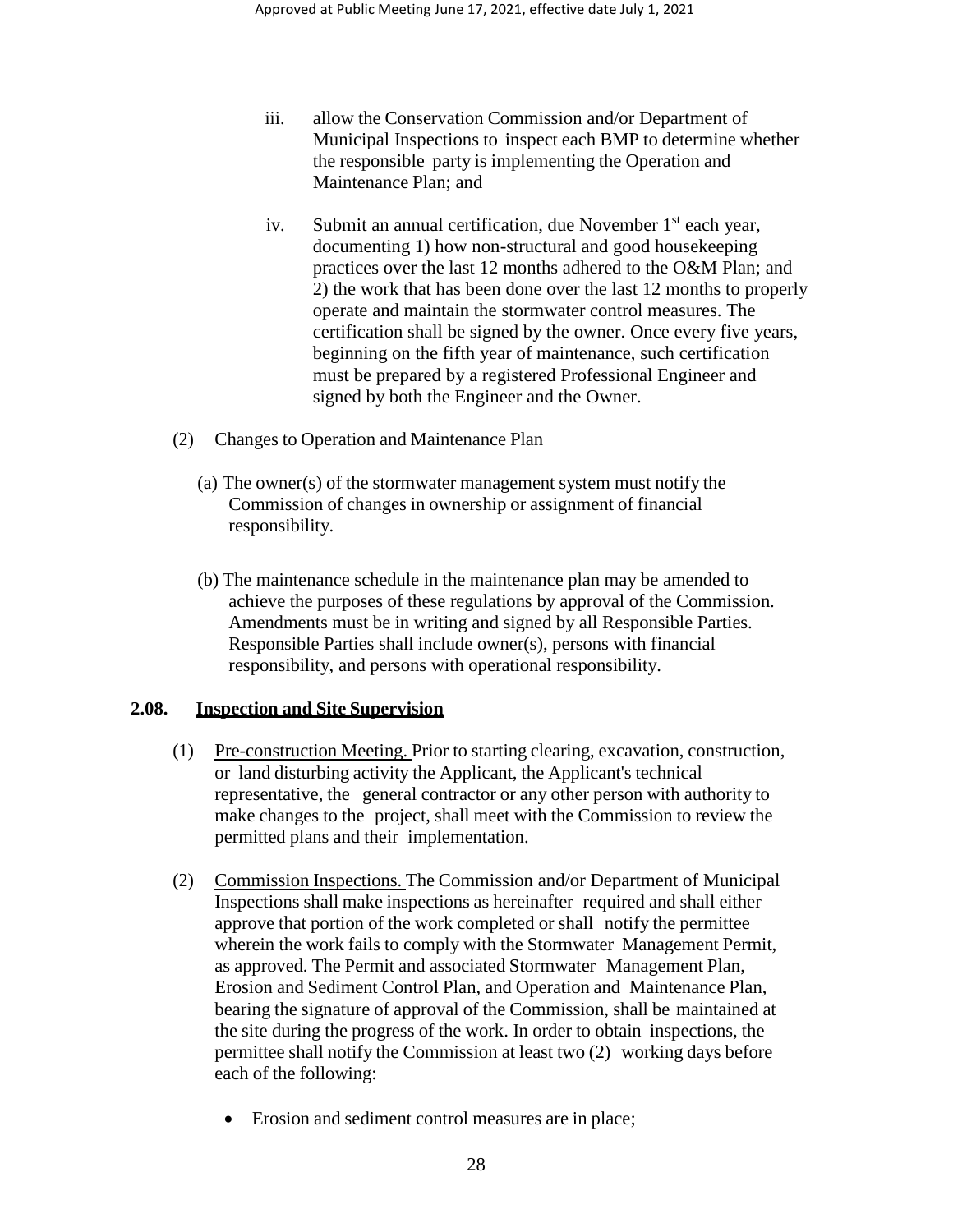- Bury Inspections: prior to backfilling of any underground drainage, stormwater structures or BMPs.
- Close of the Construction Season if applicable;
- Final Inspection. After the stormwater management system has been constructed and before the surety has been released, the Applicant must file the reports as provided in Section 2.09 of these regulations.
- (3) Permittee Erosion and Sediment Control Inspections. The permittee shall conduct and document inspections of all erosion and sediment control measures no less than weekly or as specified in the Permit, and prior to and following anticipated storm events. The purpose of such inspections will be to determine the overall effectiveness of the erosion and sediment control plan, and the need for maintenance or additional control measures. The permittee shall submit certified monthly erosion and sediment control reports to the Commission using the most recent Construction General Permit Inspection Report Template format.

# **2.09. Final Reports**

- (1) Upon completion of the work, the permittee shall submit a report from a Professional Engineer (PE), or Certified Professional in Erosion and Sediment Control (CPESC), certifying that all permitted construction, plans, and approved changes and modifications, have been completed in accordance with the conditions of the approved Permit. Any discrepancies should be noted in the cover letter.
- (2) The applicant shall submit as-built drawings to the Commission with the report required under 2.09(1) no later than 3 months after completion of the work. The as-built drawings must depict all on site controls, both structural and non-structural, designed to manage the stormwater associated with the completed site (post-construction stormwater management).
- (3) If any system is found to be inadequate by virtue of physical evidence of operational failure, even though it was built as called for in the Stormwater Management Plan, or in the Erosion and Sediment Control Plan it shall be corrected by the permittee before the performance guarantee is released. The permittee shall revise the O&M Plan based upon the final stormwater management system installed. If the permittee fails to act, the Town of Yarmouth may use the surety bond to complete the work.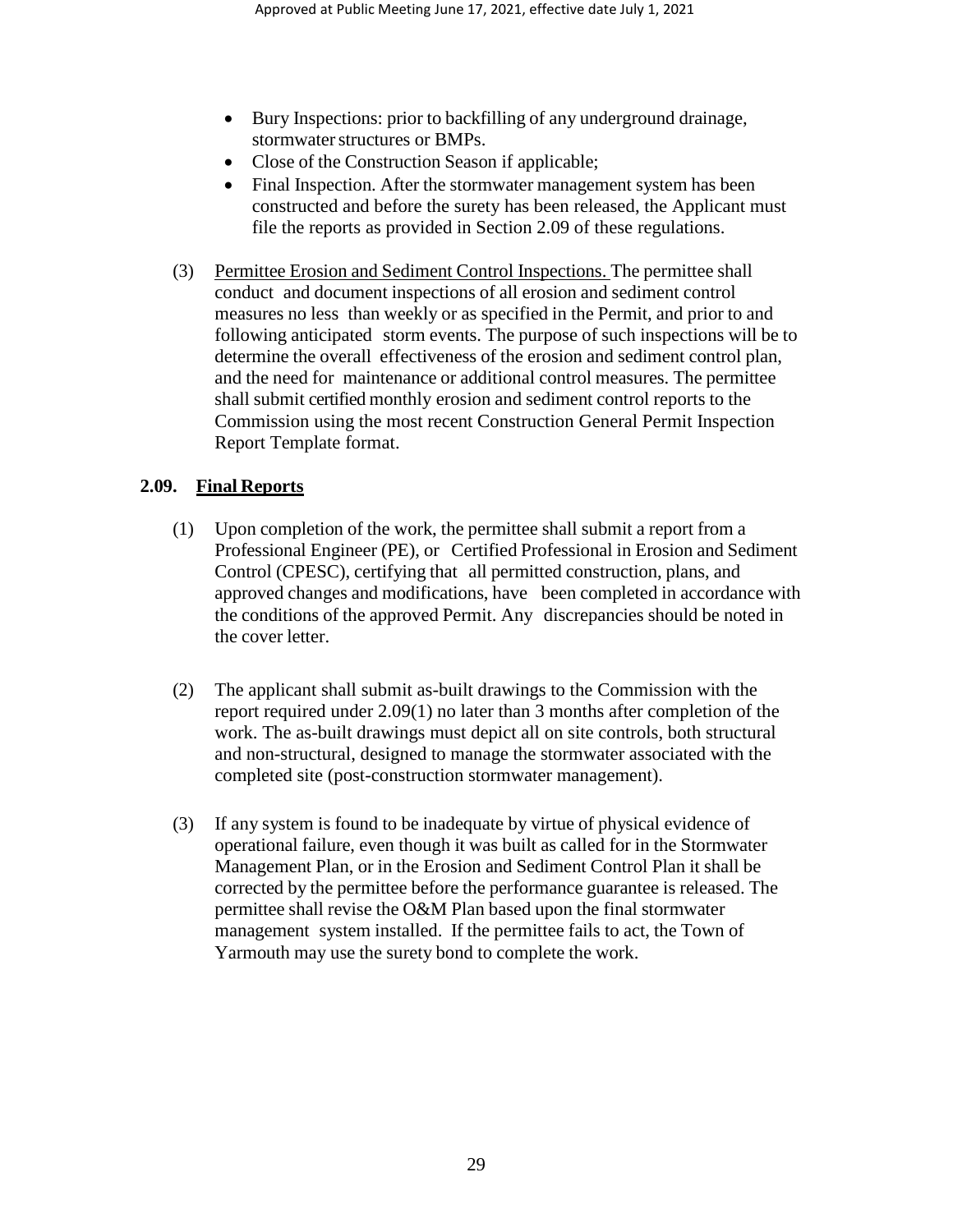## **2.10. Certificate of Completion**

The Commission will issue a letter certifying completion upon receipt and approval of the final inspection reports and/or upon otherwise determining that all permitted work has been satisfactorily completed in conformance with these regulations. The commission may, in addition to certifying satisfactory completion of the project, require ongoing maintenance procedures and/or work deemed necessary by the commission. The certificate of completion shall be recorded by the applicant in the Barnstable County Registry of Deeds. Proof of such recording shall be supplied to the Commission.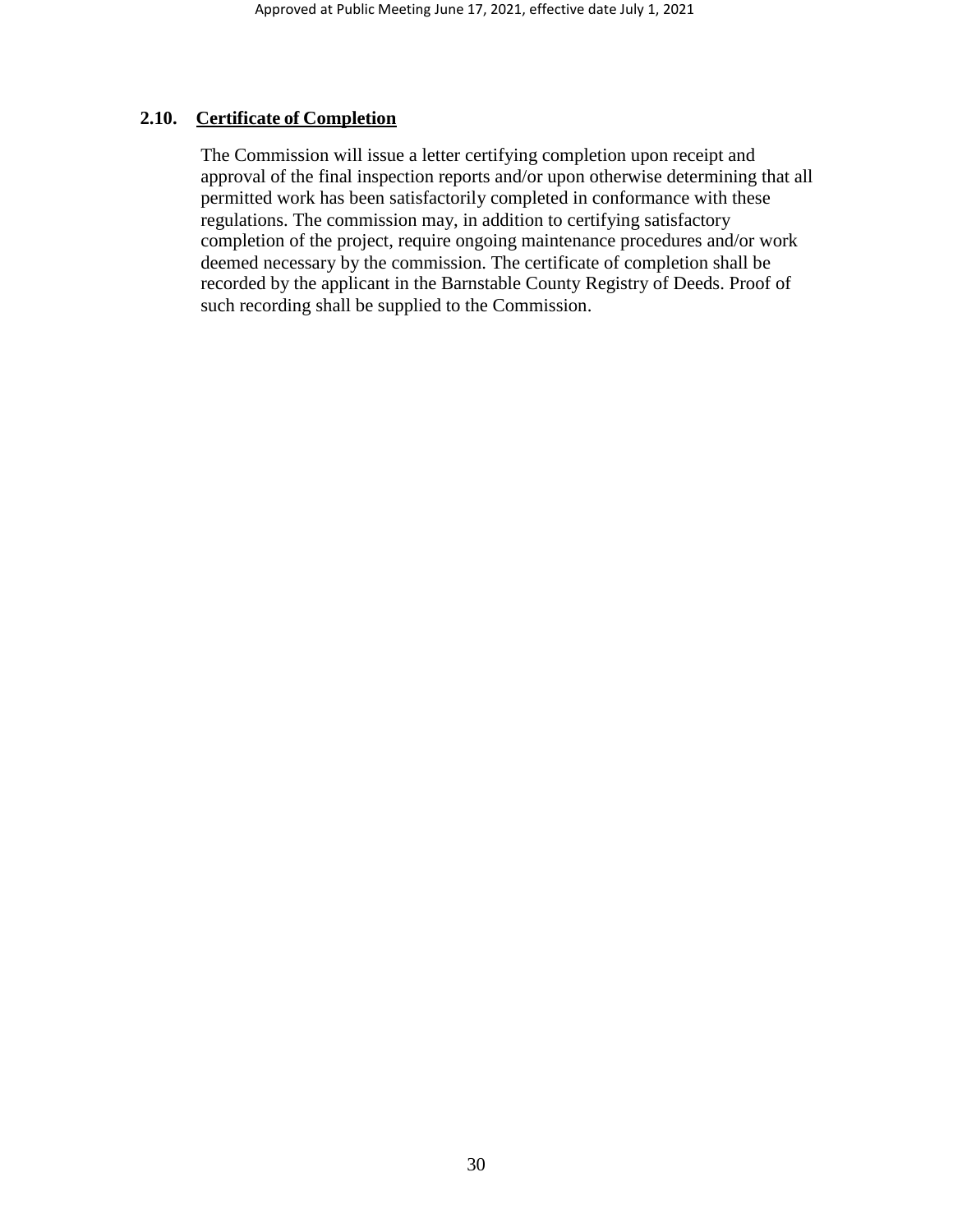# **SECTION 3. REGULATIONS GOVERNING DISCHARGES TO THE MUNICIPAL STORM DRAIN SYSTEM**

# **3.01. Purpose**

Increased and contaminated stormwater runoff is a major cause of impairment of water quality and flow in lakes, ponds, streams, rivers, wetlands and groundwater; contamination of drinking water supplies; alteration or destruction of aquatic and wildlife habitat; and flooding.

Regulation of illicit connections and discharges to the municipal storm drain system, wetland resource areas, or waters of the Commonwealth is necessary for the protection of the Town of Yarmouth's water bodies and groundwater, and to safeguard the public health, safety, welfare and the environment.

The objectives of these regulations are:

- to prevent pollutants from entering the Town of Yarmouth's MS4;
- to prohibit illicit connections and unauthorized discharges to the MS4;
- to require the removal of all such illicit connections;
- to comply with State and Federal statutes and regulations relating to stormwater discharges; and
- to establish the legal authority to ensure compliance with the provisions of these regulations through inspection, monitoring, and enforcement.

# **3.02. Applicability**

These regulations shall apply to flows entering the MS4.

# **3.03. Prohibited Activities**

- Illicit Discharges. No person shall dump, discharge, cause or allow to be discharged any pollutant or non-stormwater discharge into the MS4, into a water resource area, or into the waters of the Commonwealth within or bordering the Town of Yarmouth.
- Illicit Connections. No person shall construct, use, allow, maintain or continue any illicit connection to the MS4, regardless of whether the connection was permissible under applicable law, regulation or custom at the time of connection.
- Obstruction of Municipal Storm Drain System. No person shall obstruct or interfere with the normal flow of stormwater into or out of the MS4 without prior written approval from the Commission with input from the Department of Public Works.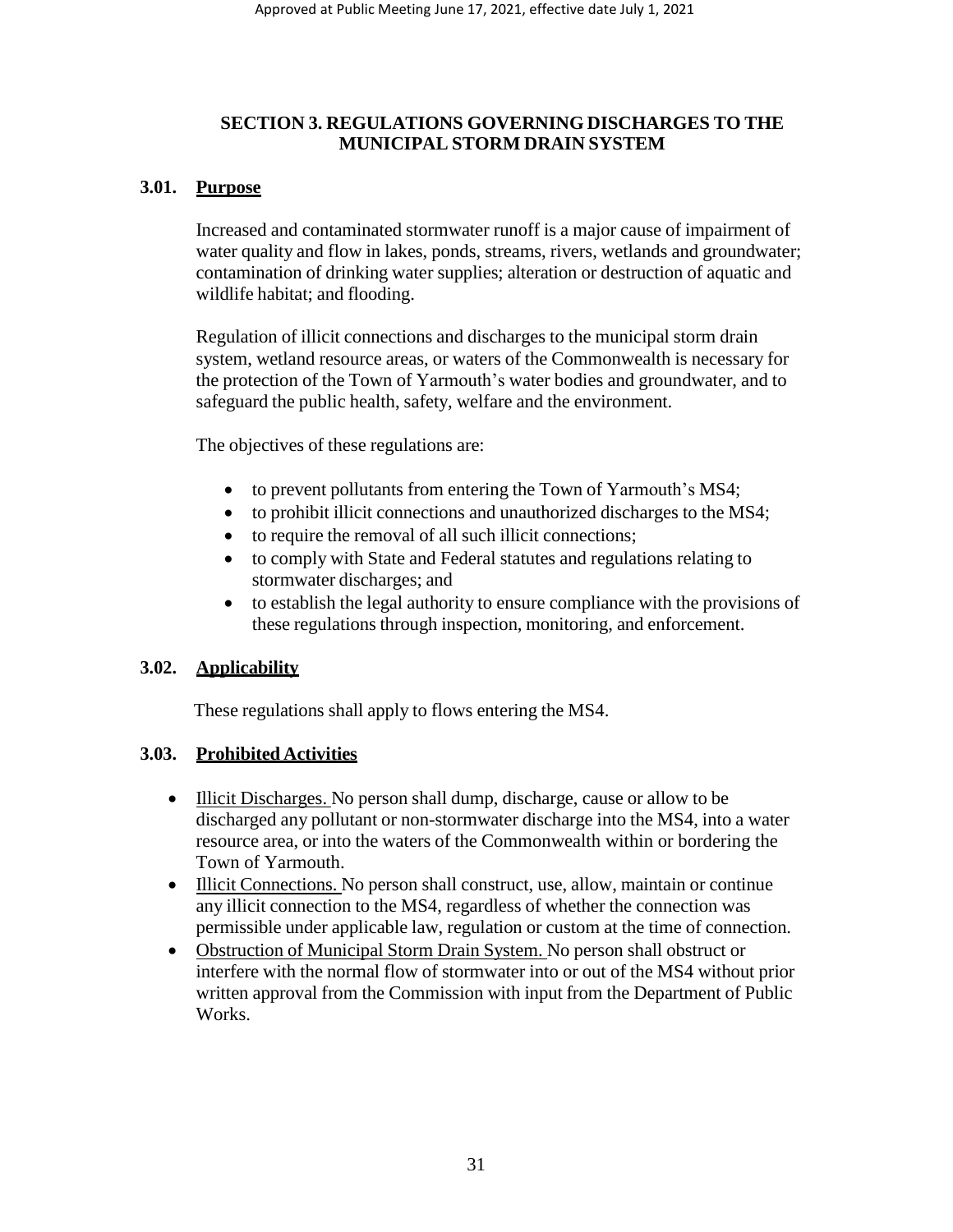• No person shall throw, deposit, leave, maintain, keep, or permit to be thrown deposited, left, or maintained, in or upon any premise, public or private property, driveway, parking area, street, ally, sidewalk, component of the MS4, or any surface water of (town), any object or material, including but not limited to; refuse, rubbish, garbage, animal waste, litter, yard waste, or other discarded or abandoned objects, articles, and accumulations so that the same may cause or contribute to the pollution, or interfere with the operation, maintenance, and access to the MS4. Waste deposited in street in proper waste receptacles for collection are exempted from the prohibition.

## **3.04. Exemptions**

The following non-stormwater discharges or flows are exempt from these regulations provided that they are not a significant contributor of a pollutant to MS4:

- Water line flushing
- Landscape irrigation
- Diverted stream flows
- Rising ground water
- Uncontaminated ground water infiltration (defined as water other than wastewater that enters a sewer system including sewer service connections and foundation drains from the ground through such means as defective pipes, pipe joints, connections, or manholes).
- Discharge from potable water sources
- Air conditioning condensation
- Irrigation water, springs
- Footing/foundation drains
- Lawn watering
- Individual resident car washing
- Flows from riparian habitats and wetlands
- De-chlorinated swimming pool discharges, that meet the following conditions:
	- The pool water is dechlorinated naturally by allowing the water to sit in the sun for 5-10 days without adding any chlorine or by using a chemical dichlorination additive (contact your local pool supply store for options); and
	- Dechlorination is verified using a pool testing kit; and
	- Water pH is between 6 and 9; and
	- There is no discharge of filter media, acid cleaning wastes or solutions; and
	- The discharge water will not pond or flow to neighboring properties; and
	- The discharge does not occur during rain events.
- Street wash waters
- Residential building wash waters without detergents